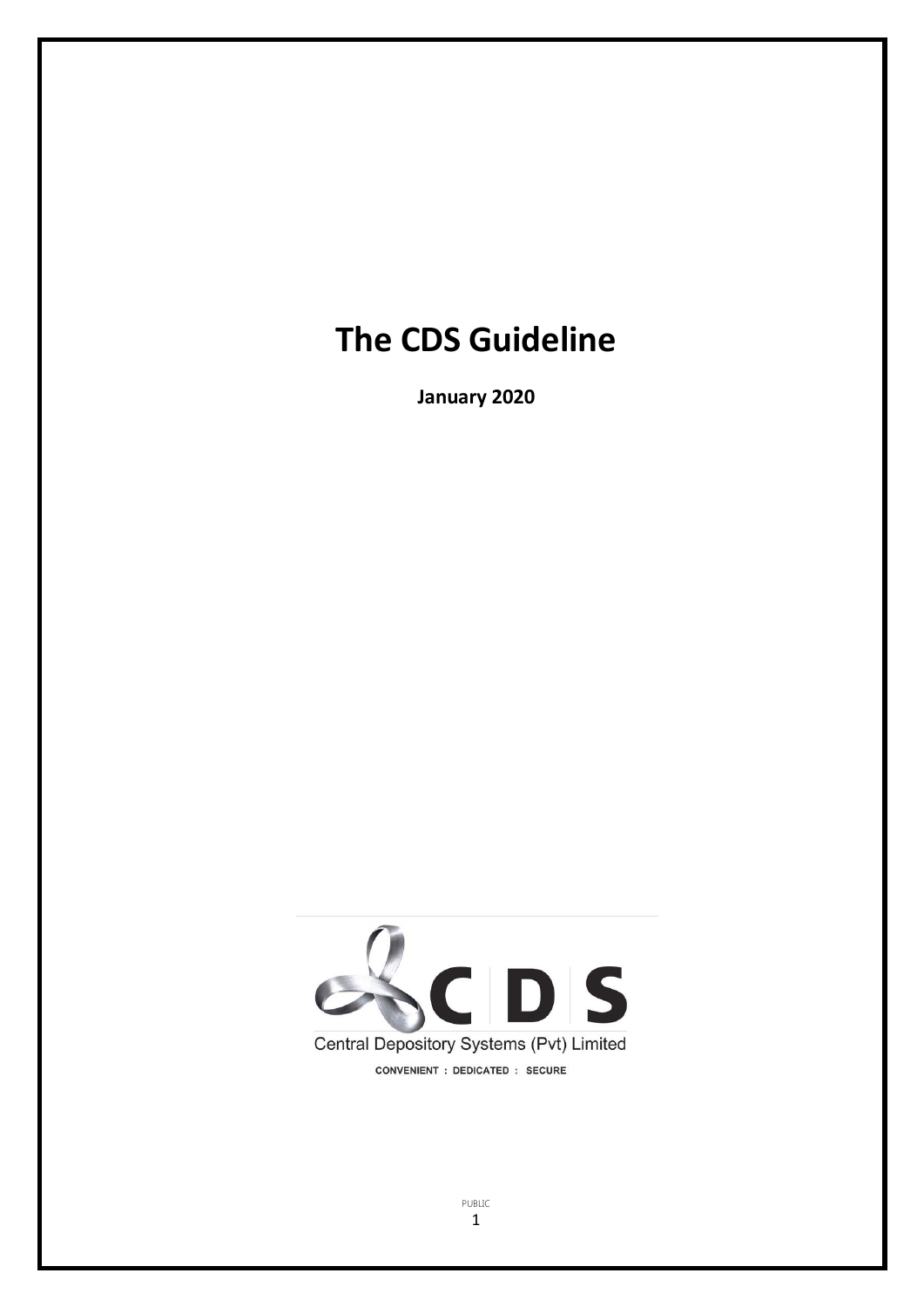# **Contents**

| 1. |      |                                                                                              |                                                                                              |  |  |
|----|------|----------------------------------------------------------------------------------------------|----------------------------------------------------------------------------------------------|--|--|
|    | 1.1  |                                                                                              |                                                                                              |  |  |
|    |      | 1.1.1                                                                                        |                                                                                              |  |  |
|    |      | 1.1.2                                                                                        |                                                                                              |  |  |
|    |      | 1.1.3                                                                                        |                                                                                              |  |  |
|    |      |                                                                                              |                                                                                              |  |  |
|    |      |                                                                                              |                                                                                              |  |  |
|    |      |                                                                                              |                                                                                              |  |  |
|    |      |                                                                                              |                                                                                              |  |  |
|    |      |                                                                                              |                                                                                              |  |  |
|    |      |                                                                                              |                                                                                              |  |  |
| 2. |      |                                                                                              |                                                                                              |  |  |
|    |      |                                                                                              |                                                                                              |  |  |
|    |      |                                                                                              |                                                                                              |  |  |
|    |      |                                                                                              |                                                                                              |  |  |
| 3. |      |                                                                                              |                                                                                              |  |  |
|    |      |                                                                                              |                                                                                              |  |  |
|    |      |                                                                                              | 3.1.1 Procedure for Transfer of Securities between Two Participants (Decentralized Intra     |  |  |
|    |      | 3.1.2 Procedure for Transfer of Securities for other Transfer Types (Centralized Transfer of |                                                                                              |  |  |
|    |      |                                                                                              | 3.1.3 Procedure for Transfer of Securities to Facilitate Trading in Multi Currency Board  18 |  |  |
|    |      |                                                                                              |                                                                                              |  |  |
| 4. |      |                                                                                              |                                                                                              |  |  |
|    |      |                                                                                              |                                                                                              |  |  |
|    |      |                                                                                              |                                                                                              |  |  |
| 5. |      |                                                                                              |                                                                                              |  |  |
|    |      |                                                                                              |                                                                                              |  |  |
|    |      |                                                                                              |                                                                                              |  |  |
|    | 5.3. |                                                                                              | Margins for Purchase of Securities of and over the value of Rs. 20 Mn.  23                   |  |  |
|    | 5.4. |                                                                                              |                                                                                              |  |  |
|    | 5.5. |                                                                                              |                                                                                              |  |  |
| 6. |      |                                                                                              |                                                                                              |  |  |
|    |      |                                                                                              |                                                                                              |  |  |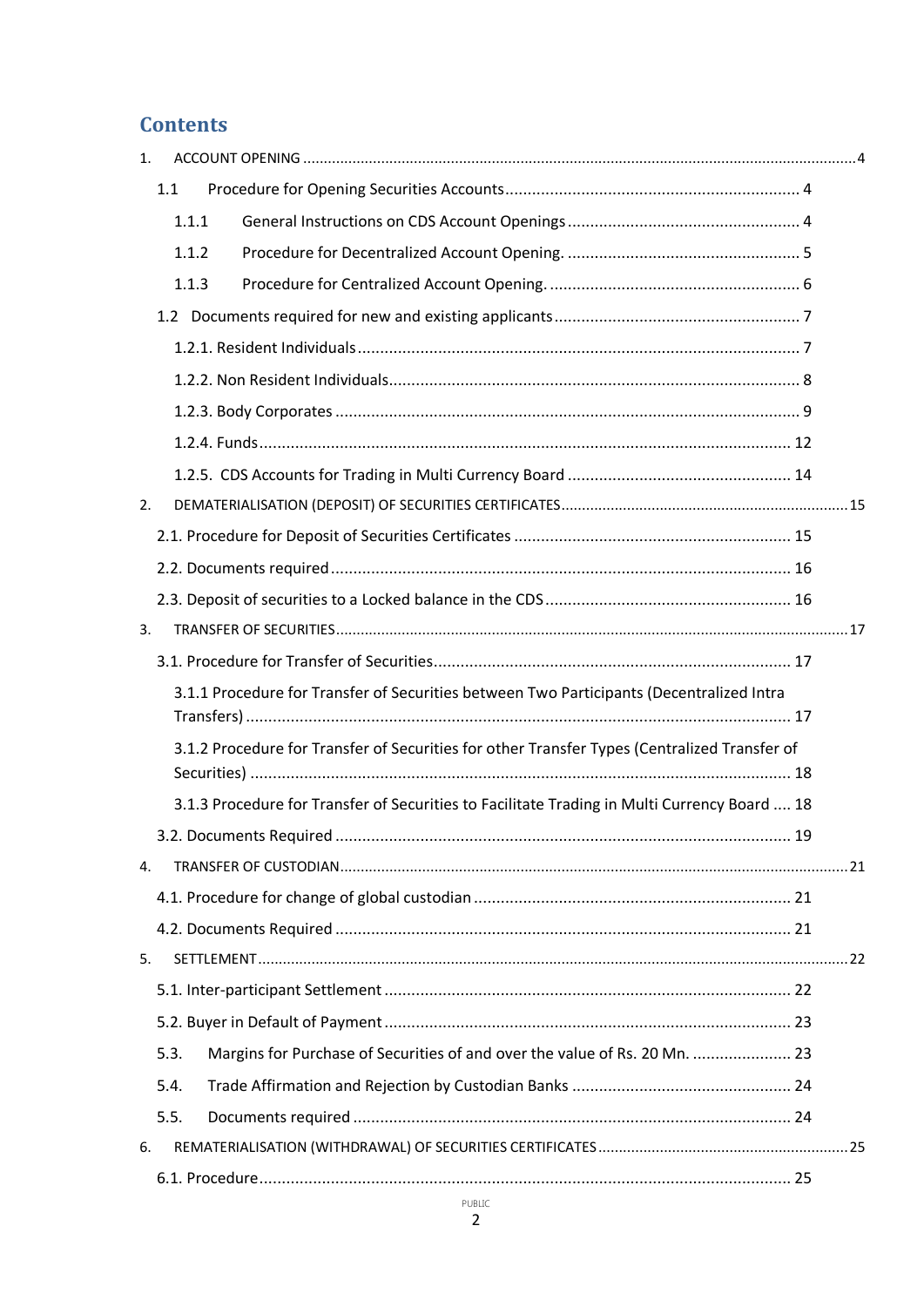| 7. |     |  |  |  |
|----|-----|--|--|--|
|    |     |  |  |  |
|    |     |  |  |  |
|    |     |  |  |  |
|    |     |  |  |  |
|    |     |  |  |  |
|    |     |  |  |  |
|    |     |  |  |  |
|    |     |  |  |  |
|    |     |  |  |  |
|    | 9.  |  |  |  |
|    |     |  |  |  |
|    |     |  |  |  |
|    |     |  |  |  |
|    |     |  |  |  |
|    | 10. |  |  |  |
|    | 11. |  |  |  |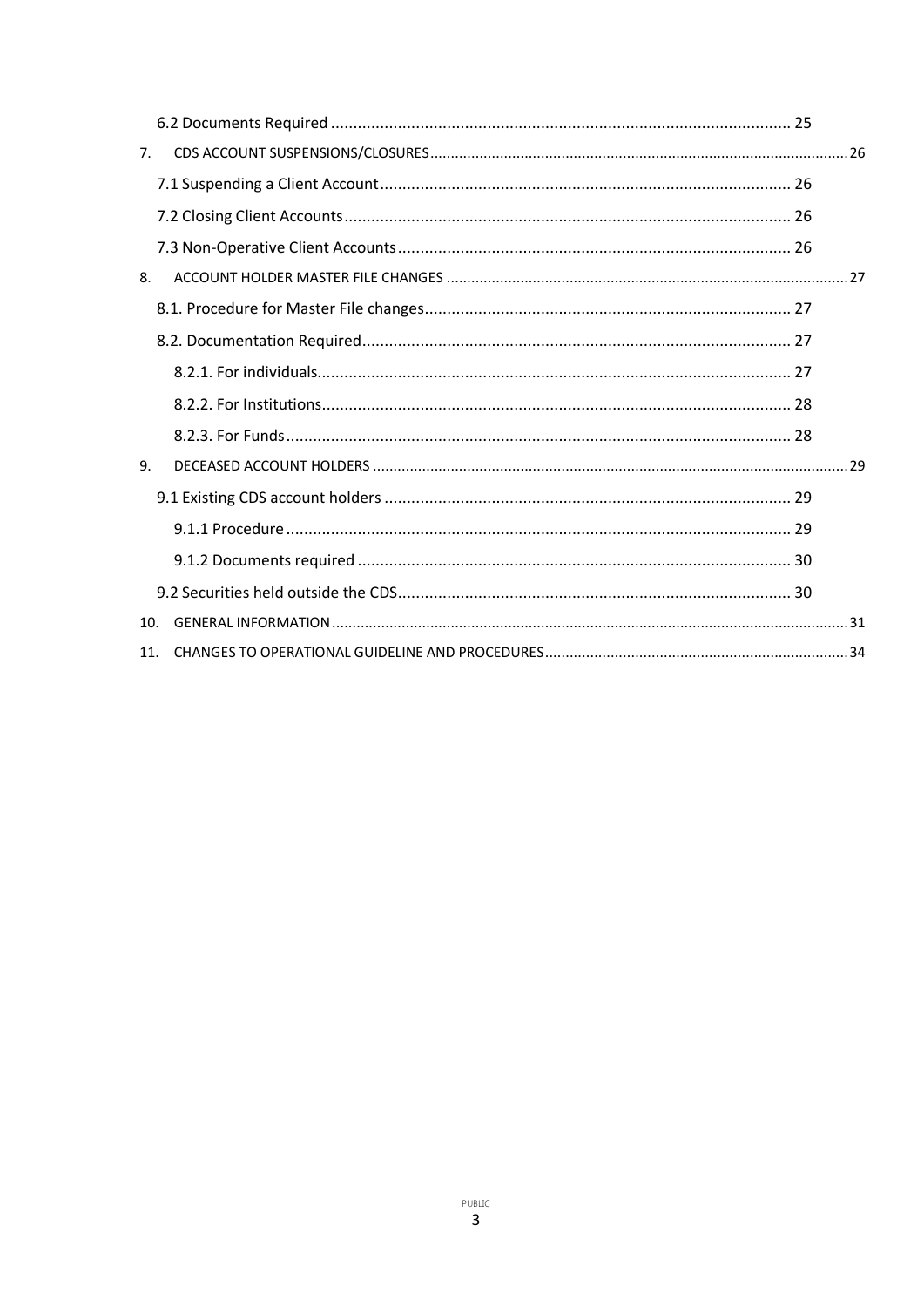# <span id="page-3-0"></span>**1. ACCOUNT OPENING**

### <span id="page-3-1"></span>**1.1 Procedure for Opening Securities Accounts**

There are two options for opening securities accounts in the CDS.

- 1.1.2 Decentralized account opening.
- 1.1.3 Centralized account opening.

#### <span id="page-3-2"></span>**1.1.1 General Instructions on CDS Account Openings**

- 1.1.1.1. The account holder is required to submit the duly completed account opening forms together with the relevant supporting document to the Participant as set out below in section 1.2.
- 1.1.1.2. The Participant shall ensure that there is full compliance with the KYC rules of the Financial Intelligence Unit (FIU) of Sri Lanka in opening CDS accounts. All relevant KYC details shall be obtained by the participant and it shall be the Participants responsibility to verify the authenticity of the documents and accuracy of the details submitted.
- 1.1.1.3. The Participant is required to place the rubber stamp in the space provided for this purpose in the application form and an authorized signatory of the Participant should sign on the rubber stamp which is considered as a certification of the account holder's signature.
- 1.1.1.4. All the Applicants are required to submit bank account details in their respective account opening forms (bank code, branch code and the 12-digit bank account number). This information will be used to remit dividends/coupons through direct bank transfers.
- 1.1.1.5. All the Applicants are required to submit their e-mail address and mobile number in the account opening form. This information will be used to update the contact details of the account holders in the CDS database.
- 1.1.1.6. It is the responsibility of the Participant to take all possible steps necessary to satisfy themselves of the identity of the applicant. The Participant should verify the applicant's identification documents to the best of their ability and identify the applicant on the basis of an acceptable identification document. The original of such document shall be examined by the investment Advisor or Officer responsible for this task.
- 1.1.1.7. Once the registration process is completed the CDS system will generate an acknowledgement slip (CDS Form 13) with the CDS account number and the acknowledgment. The acknowledgement is communicated to the participant via electronic means.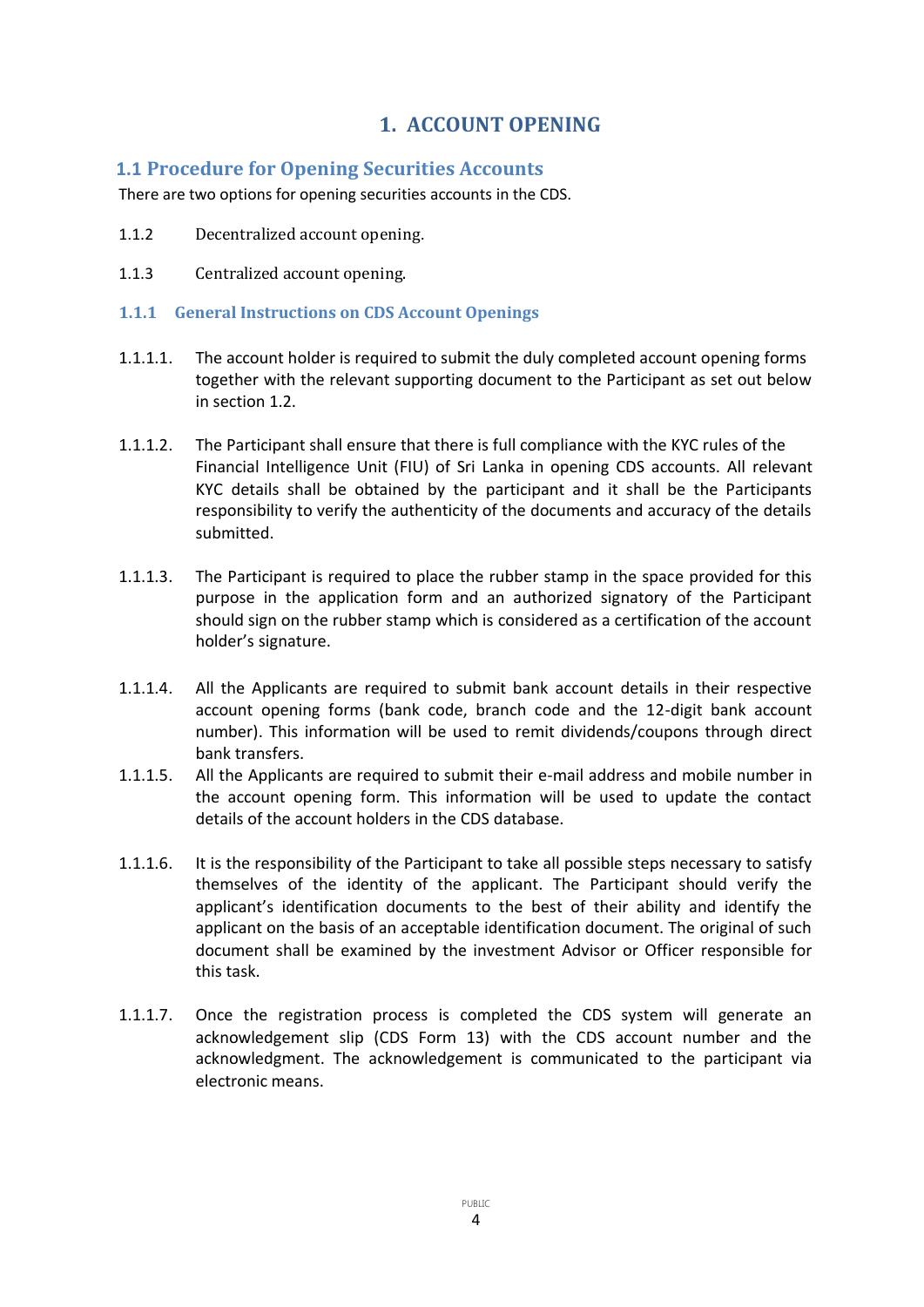### <span id="page-4-0"></span>**1.1.2 Procedure for Decentralized Account Opening.**

- 1.1.2.1. The Participant shall ensure that there is full compliance with the KYC rules of the Financial Intelligence Unit (FIU) of Sri Lanka in opening CDS accounts. All relevant KYC details shall be obtained by the participant and it shall be the Participants responsibility to verify the authenticity of the documents and accuracy of the details submitted.
- 1.1.2.2. The Participant shall return incomplete account opening documentation to the applicant giving reasons for the rejection (A similar format to CDS Form 14 can be used).
- 1.1.2.3. The Participant is required to place the rubber stamp in the space provided for this purpose in the application form and an authorized signatory of the Participant should sign on the rubber stamp which is considered as a certification of the account holder's signature.
- 1.1.2.4. The account opening forms with the supporting documents should be scanned and submitted to the CDS in an electronic means prescribed by the CDS. The originals of the submitted documents should be kept with the participants as per the Section 4 of the Financial Transaction Reporting Act, No. 6 of 2006.
- 1.1.2.5 The Participants shall only be allowed to open CDS account for the local individuals. After carrying out the KYC procedure and obtaining the account opening documents and supporting documents from the client, the Participant may do the necessary entries in the CDS system and open the account.
- 1.1.2.6 The participants shall always comply with the \*system operations instructions issued by the CDS from time to time.
- 1.1.2.7 The duration of the system availability to open the accounts will be decided by the CDS as per the general back office operations requirements/special system updates/periodic system updates carried out by the CDS/CSE from time to time.
- 1.1.2.8 Duly filled account opening form and the KYC documents obtained in respect of the account opening from investors shall be submitted to the CDS through the prescribed format when opening the account by the member firm.
- 1.1.2.9 If the documents do not reach the CDS by prescribed time, the CDS shall take action to impose a Trading suspension to the new account. Once the documents reach the CDS, the CDS will take steps to remove the Trading suspension.
- 1.1.2.10 Information on received documents should match with the information fed into the CDS system when creating the respective client account. If the CDS finds any violation with regard to opening the account, steps shall be taken as per the CDS rules.

\*A system operations manual will be issued by the CDS from time to time in order to administrate the account opening process.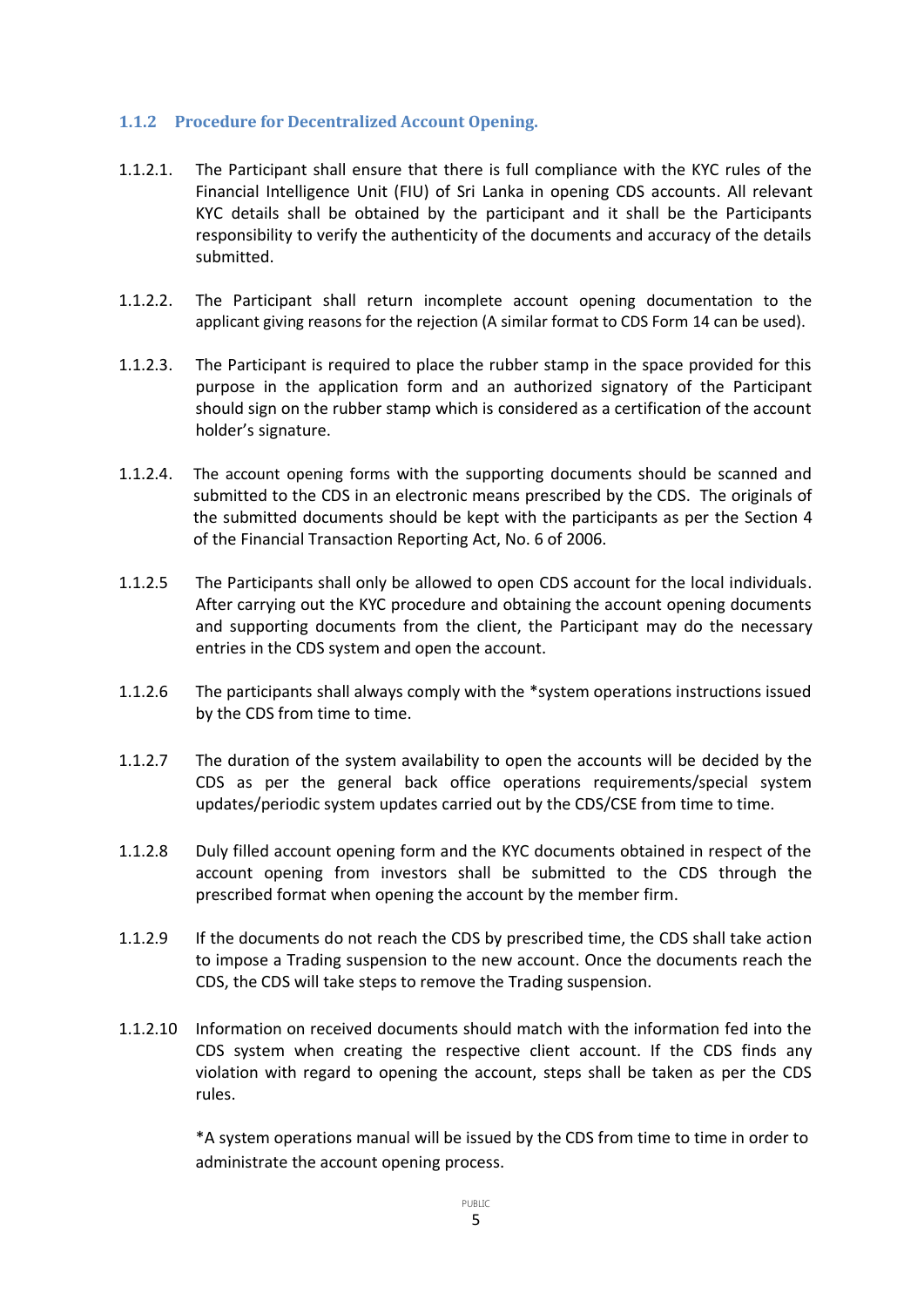### <span id="page-5-0"></span>**1.1.3 Procedure for Centralized Account Opening.**

- 1.1.3.1. The Participant shall ensure that there is full compliance with the KYC rules of the Financial Intelligence Unit (FIU) of Sri Lanka in opening CDS accounts. All relevant KYC details shall be obtained by the participant and it shall be the Participants responsibility to verify the authenticity of the documents and accuracy of the details submitted.
- 1.1.3.2. The Participant is required to place the rubber stamp in the space provided for this purpose in the application form and an authorized signatory of the Participant should sign on the rubber stamp which is considered as a certification of the account holder's signature. The account opening forms with the supporting documents should be scanned and submitted to the CDS in an electronic means prescribed by the CDS.
- 1.1.3.3. The Participant is required to place the rubber stamp in the space provided for this purpose in the application form and an authorized signatory of the Participant should sign on the rubber stamp which is considered as a certification of the account holder's signature. The account opening forms with the supporting documents should be scanned and submitted to the CDS in an electronic means prescribed by the CDS.
- 1.1.3.4. The originals of the submitted documents should be kept with the participants as per the Section 4 of the Financial Transaction Reporting Act, No. 6 of 2006.
- 1.1.3.5. The account opening forms with the supporting documents should be forwarded to the CDS under cover of the daily document received/returned form in duplicate (CDS form No 25) to the CDS counter. Participants must ensure that they retain copies of the identification documents and account opening forms of their clients. The CDS will acknowledge and return a copy of the CDS Form 25 to the Participant.
- 1.1.3.6. The participants may also use the CDS Digital Front Desk logins or any other prescribed platform provided by the CDS to them to upload clear and complete scanned copies of the account opening documents to the CDS.
- 1.1.3.7. After scrutinizing the account opening documents inclusive of the supporting documents, the CDS shall register the applicant in the CDS system.
- 1.1.3.8. Prior Approval of the Securities and Exchange Commission of Sri Lanka (SEC) is required to open a CDS account for an overseas fund. For this purpose a Participant is required to forward the relevant documents to the CDS with a copy to SEC. On scrutiny of the documents and if the documentation conforms to the requirements set out in the FIU rules, the CDS shall write to the SEC and recommend the fund for SEC approval. After the receipt of the letter of approval granted by the SEC, the Participant shall forward the account opening documents to the CDS for opening of the account.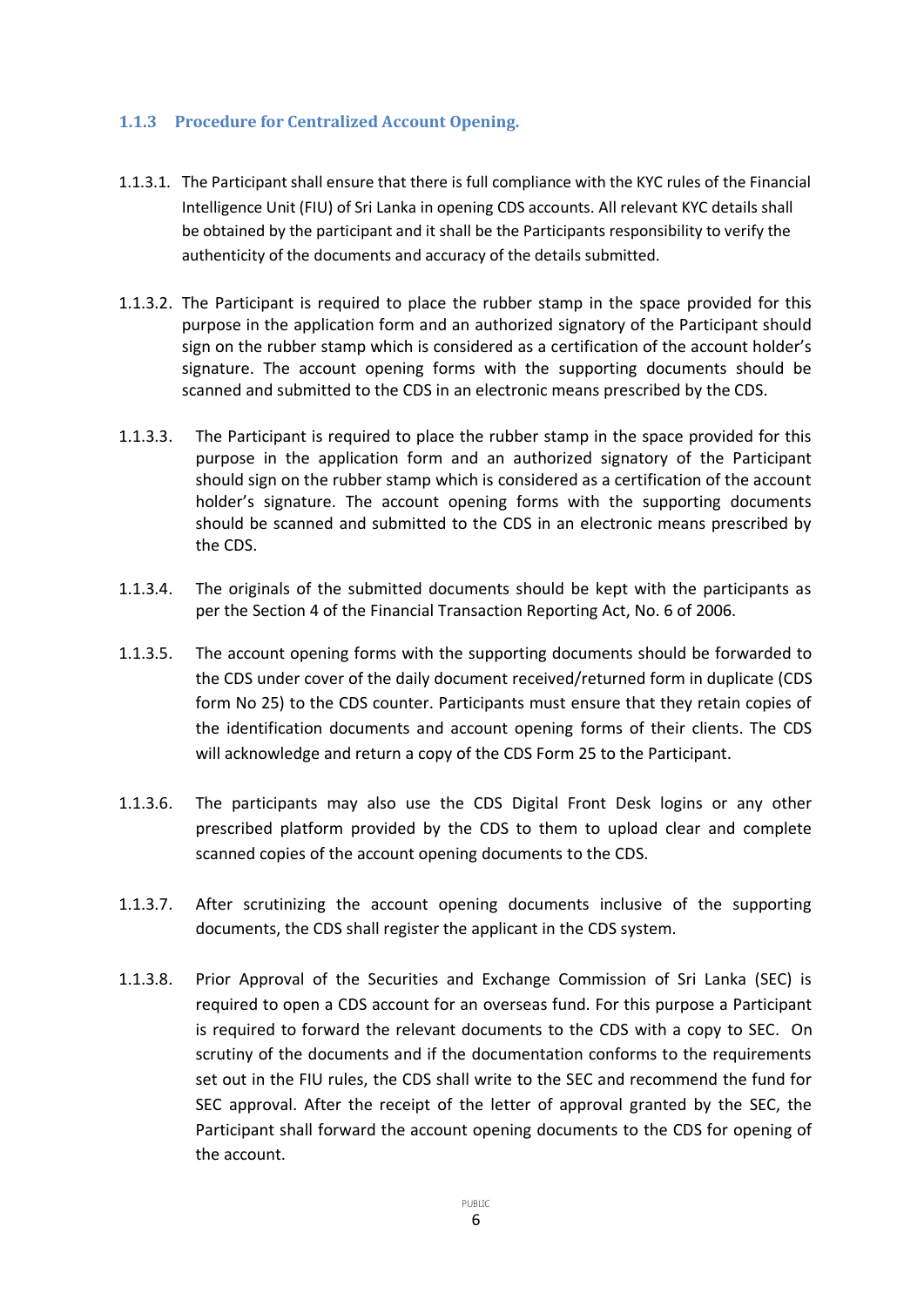- 1.1.3.9. It is the responsibility of the participant to take all possible steps necessary to satisfy themselves of the identity of the applicant. The Participant should verify the applicant's identification documents to the best of their ability and identify the applicant on the basis of an acceptable identification document. The original of such document shall be examined by the investment advisor or officer responsible for this task.
- 1.1.3.10. The CDS shall reject incomplete account opening documentation giving reasons for rejection (CDS Form 14) and return the same to the Participant.

### <span id="page-6-0"></span>**1.2 Documents required for new and existing applicants**

### <span id="page-6-1"></span>**1.2.1. Resident Individuals**

- (i) Residents with standard identification:
- A clear photo copy of the National Identity Card (NIC). If the NIC is not available, a copy of a valid Passport as at the date of the account being opened at the CDS.
- In the event an existing account holder has registered previously by giving his/her NIC copy before with another CDS participant and if that copy is available with the CDS, the account holder will not have to provide another copy to register again with a new participant. In case of an existing CDS account holder registered under a NIC has lost/misplaced the NIC and is unable to submit a copy through the new participant, the CDS shall accept a copy of a valid passport which bears the NIC number.
- Following applications are required;
	- o CDS Form 1
	- o CDS Form 1(A-1) KYC Profile
	- $O$  CDS Form  $1(A-2)$

Note: Instructions in Sinhala & Tamil to fill the Account opening application are available in the CDS Form 1(B).

• Proof of residency document as per the Rules issued by the Financial Intelligence Unit of Sri Lanka.

Note: If the account is to be opened using a Power of Attorney (POA) a copy of a valid POA.

- (ii) Plantation Employees (If NIC is not available):
- A letter issued by the Superintendent of the estate confirming the applicant's EPF number and a copy of the EPF statement of the applicant.
- A copy of the proof of residency document as per the rules issued by the Financial Intelligence Unit of Sri Lanka.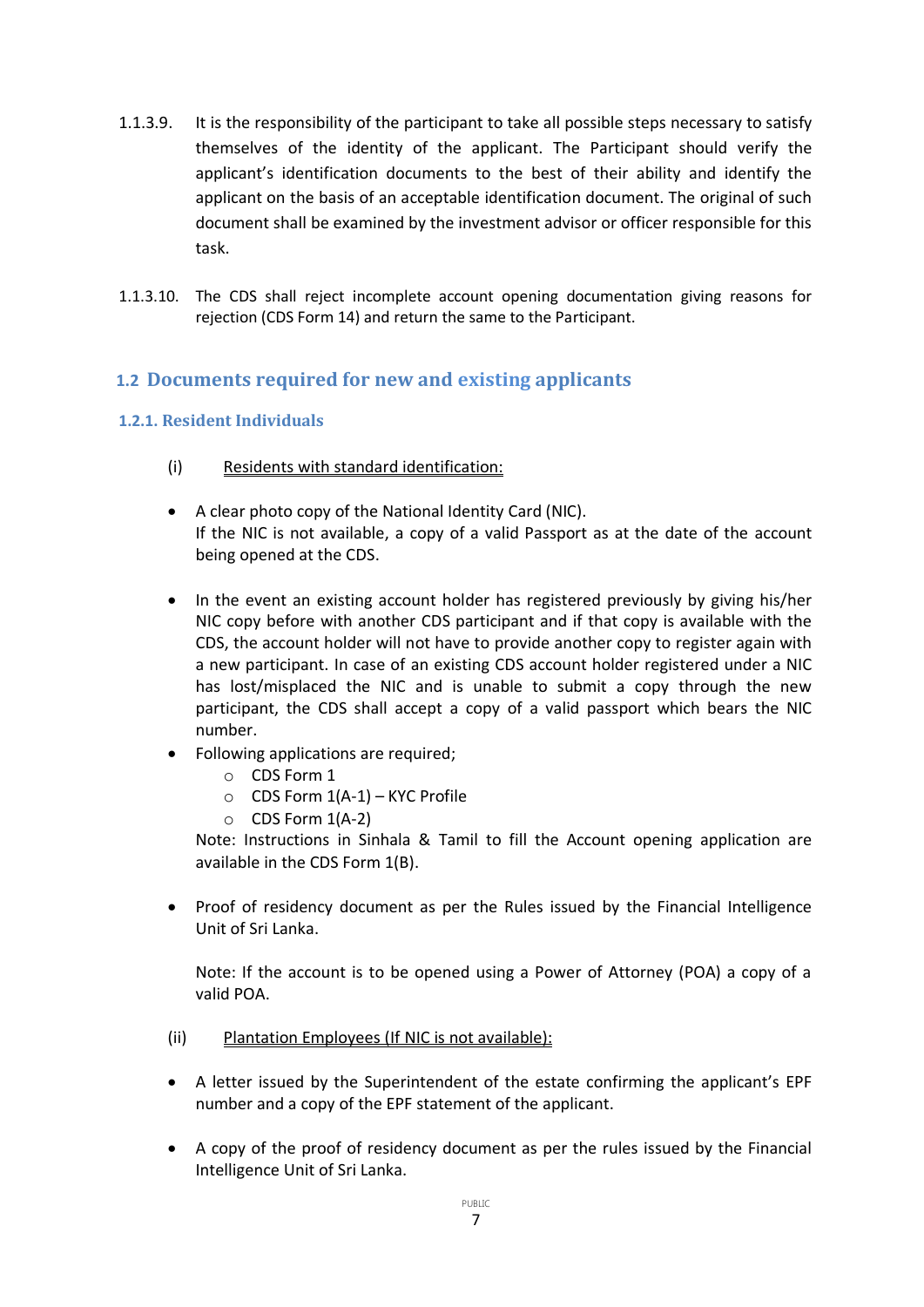Note: This type of accounts can be opened only for the purpose of sale of plantation employee shares.

- (iii) Internal Displaced Persons (IDP):
- A copy of the special identification document issued under the authority of the government should be submitted for purposes of identification and as proof of residency.
- Alternatively if the IDP does not possess the special identification document as above, a confirmation letter issued by the 'Grama Sevaka' of the area in which the IDP lives should be submitted.
- A copy of the birth certificate or in the absence of a birth certificate, a sworn affidavit is acceptable.

### <span id="page-7-0"></span>**1.2.2. Non Resident Individuals**

- A copy of a valid Sri Lankan passport for Sri Lankan nationals *or*
- A copy a valid foreign passport for non-nationals
- Proof of residency document as per the Rules issued by the Financial Intelligence Unit of Sri Lanka
- If a non-resident applicant wishes to open an account giving a local correspondence address, that person should provide sufficient information regarding the correspondence address (e.g. Valid residence visa) Note: If the account is to be opened using a Power of Attorney (POA) a copy of a valid POA supported by a sworn affidavit is required
- CDS Form 1
- $\bullet$  CDS Form  $1(A-1)$  KYC Profile
- $\bullet$  CDS Form  $1(A-2)$
- Inward Investments Account (IIA)/Capital Transaction Rupee Account (CTRA) account details with documentary proof.
- In the event an Existing resident account holder opens a foreign individual account; CDS 1(C) has to be submitted.
- In the event a resident Sri Lankan acquires nonresident status such person could open a non-resident (foreign) account. In such an instance the following documents relating to opening a non-resident account needs to be submitted.
- CDS Form1, CDS Form 1(A1) and CDS Form 1(A2)
- $\bullet$  CDS Form 1 (C)
- Proof of residency document as per the rules issued by the Financial Intelligence Unit of Sri Lanka
- IIA account details with documentary proof
- Copy of a valid passport

PUBLIC Note: If a non-resident shareholder has obtained a certificate while being a resident of Sri Lanka, the shareholder is not able to deposit the said shares with the support of a IIA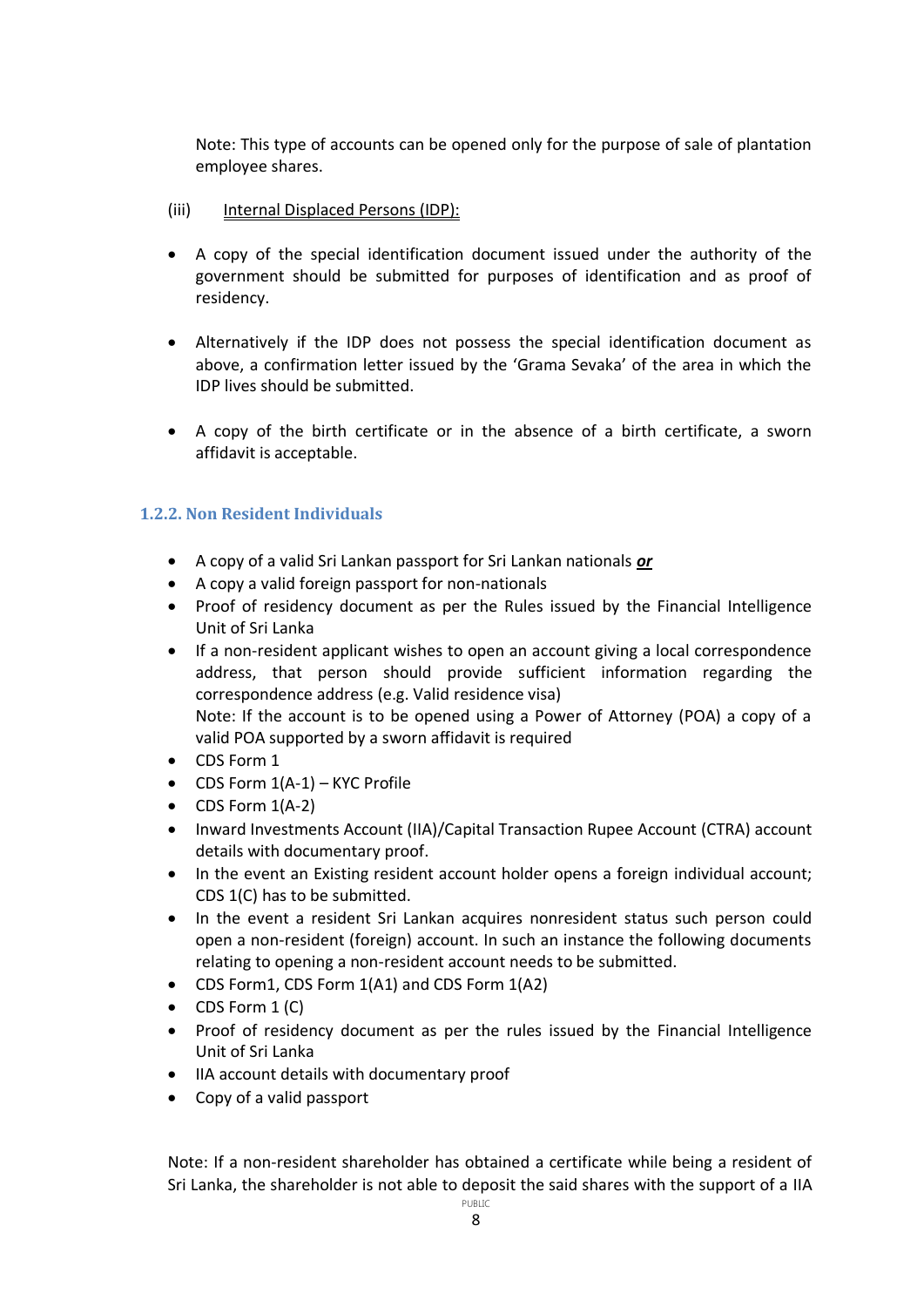account; since the share certificate was not obtained with foreign remittance (Since the sales proceeds cannot be deposited to IIA account)

In such cases shareholder should contact the 'Migrant Fund Transfer Division of the Exchange Control Department of the Central Bank of Sri Lanka" and obtain necessary instructions to open a "Capital Transaction Rupee Account (CTRA)" or an applicable another account.

### <span id="page-8-0"></span>**1.2.3. Body Corporates**

### **(i) Local Institutions**

- A copy of the certificate of incorporation of the company. If the company has changed its name, a copy of the certificate of name change issued by the Registrar of Companies is required.
- A copy of the Articles of Association of the company.
- An extract of the resolution passed by the Board of Directors to open the CDS account. In the alternative the company may provide a certification in the relevant section in the account opening form (CDS Form 2).
- A letter, issued within the 3 month period preceding the date of the application to the CDS issued by the Company Secretary indicating the names, addresses, NIC or passport numbers and occupations of all existing directors.
- If the Director/s is/are also a company the following shall be furnished;
	- o Name of the director of the company
	- o Date of incorporation
	- o Place of incorporation
	- o Registered address
- A letter, issued within the 3 month period preceding the date of the application to the CDS from the Company Secretary confirming the top ten shareholders (names and addresses)
- For companies listed on the Colombo Stock Exchange, a directors list and a shareholders list is not applicable.
- CDS Form 2 completed by the company in accordance with the provisions of the Articles of Association of the company and /or The Companies Act (No.7 of 2007) of Sri Lanka.
- CDS Form 2(A) completed by the company in accordance with the Know Your Customer (KYC) rules of the Financial Intelligence Unit of the Central Bank of Sri Lanka.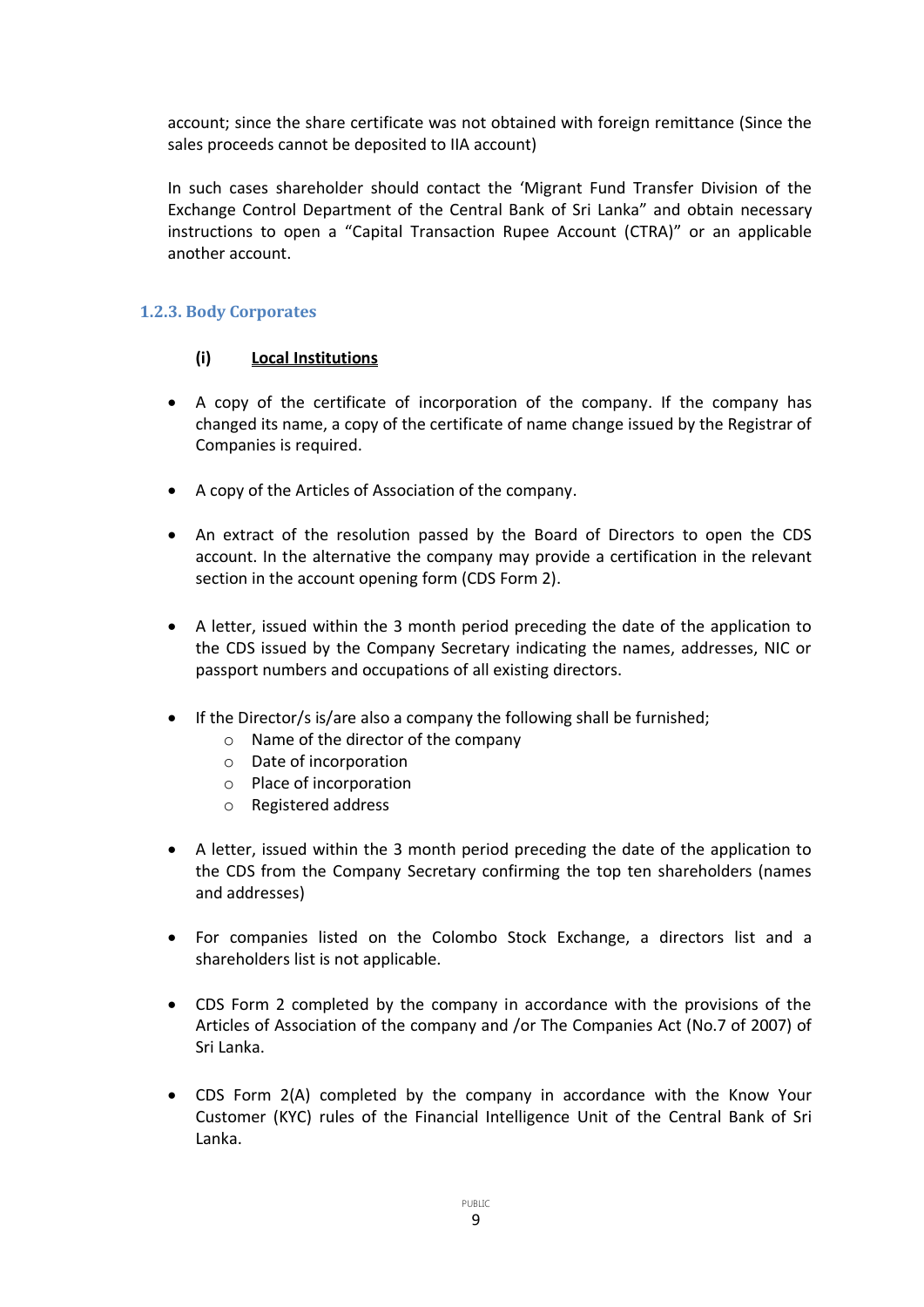CDS Form 2(B) completed by the company in accordance with the provisions of the Articles of Association of the company and /or the New Companies Act (No.7 of 2007) of Sri Lanka.

Note: If a person other than a Director of the company signs the CDS application form on behalf of the applicant company,

- o A copy of the Power of Attorney/ Board resolution authorizing such person to sign on behalf of the company
- o A copy of national identity card/passport of such person should be submitted.

### **(ii) Foreign Institutions**

- A copy of the certificate of incorporation of the company or equivalent document, issued by the Registrar of Companies/applicable authority where the company is incorporated
- If the company has changed its name a copy of the certificate of name change issued by the Registrar of Companies/applicable authority where the company is incorporated
- A copy of the Articles of Association of the company or equivalent document
- A copy of the Certificate of Good Standing or an equivalent document issued within a period of one year by the Registrar of Companies/applicable authority where the company is incorporated.
- A certified extract of the resolution passed by the Board of Directors to open the CDS account. In the alternative the company may provide a certification in the relevant section in the account opening form (CDS Form 2).
- Certificate to Commence Business issued by the Registrar of Companies/applicable authority where the company is incorporated. (Where applicable)
- A letter, issued within the 3 month period preceding the date of the application to the CDS to the CDS from the Company Secretary confirming the names, addresses, occupations and passport numbers of Directors of the company.
- If the company is listed in a regulated Stock Exchange only the names of directors and the name of the Stock Exchange (web site reference is sufficient) should be given.
- If the Director/s is/are also a company the following shall be furnished;
	- o Name of the director of the company
	- o Date of incorporation
	- o Place of incorporation
	- o Registered address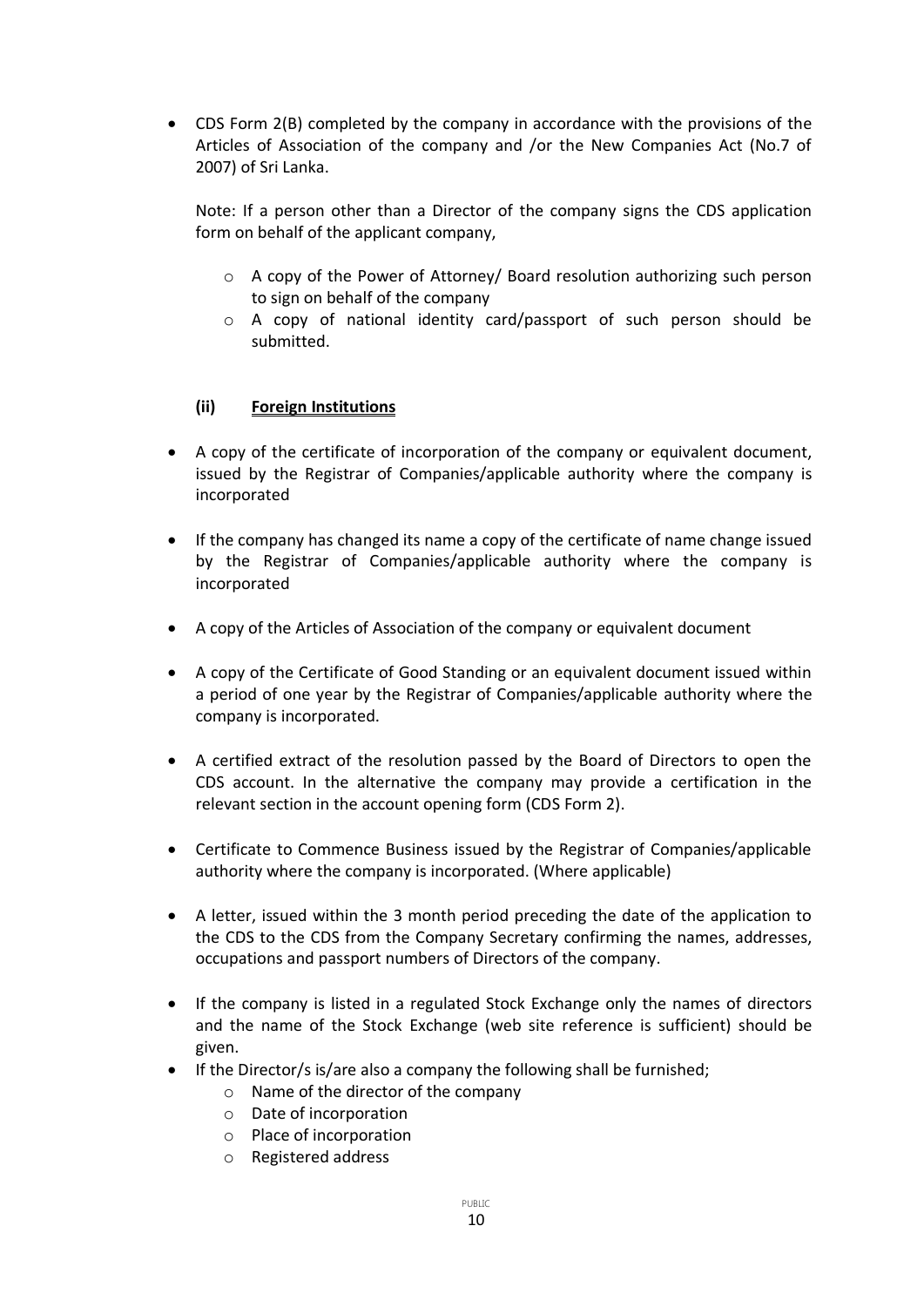- A letter, issued within the 3 month period preceding the date of the application to the CDS from the company confirming the top 10 shareholders/members. Names and addresses. (Not applicable if the company is listed in a Stock Exchange. In that event web Site reference is sufficient).
- Where the application includes a Global Custodian and the application is forwarded through a Custodian Bank, a copy of the SWIFT message or similar document issued by the Global Custodian instructing the local Custodian Bank to open the account on behalf of the beneficiary company should be submitted together with a declaration from the Global Custodian that a Custody arrangement or agreement exists between the Global Custodian and the beneficiary.
- CDS Form 2 completed by the company in accordance with the provisions of the Articles of Association of the company.
- CDS Form 2(A) completed by the company in accordance with the Know Your Customer (KYC) rules of the Financial Intelligence Unit of the Central Bank of Sri Lanka.
- CDS Form 2 (B)
- Note: If a person other than a Director of the company signs the CDS application form on behalf of the applicant company;
	- $\circ$  A certified copy of the power of attorney/ board resolution authorizing such person to sign on behalf of the company
	- $\circ$  A copy of national identity card/passport of such person/s should be submitted.

### **(iii) Designated Accounts**

### **(a) Margin Accounts**

- A copy of the margin trading agreement
- The intention of the parties to open a margin trading account should be clearly stated in the agreement
- A copy of the license granted to the margin provider by the SEC.
- If the borrower is a company, Certificate of Incorporation, Articles Association, names, addresses and passport numbers of the Directors, and names and addresses of the top ten shareholders should be forwarded.
- CDS Form 2
- $\bullet$  CDS form 2 (A) KYC Profile
- CDS Form 2 (B)
- A copy of NIC /passport of the borrower should be submitted.

Note: The CDS forms should be completed and signed by the margin provider. The margin provider shall be the principal applicant.

The documentation applicable for institutions shall be applicable to the borrower in instances where the borrower is an institution.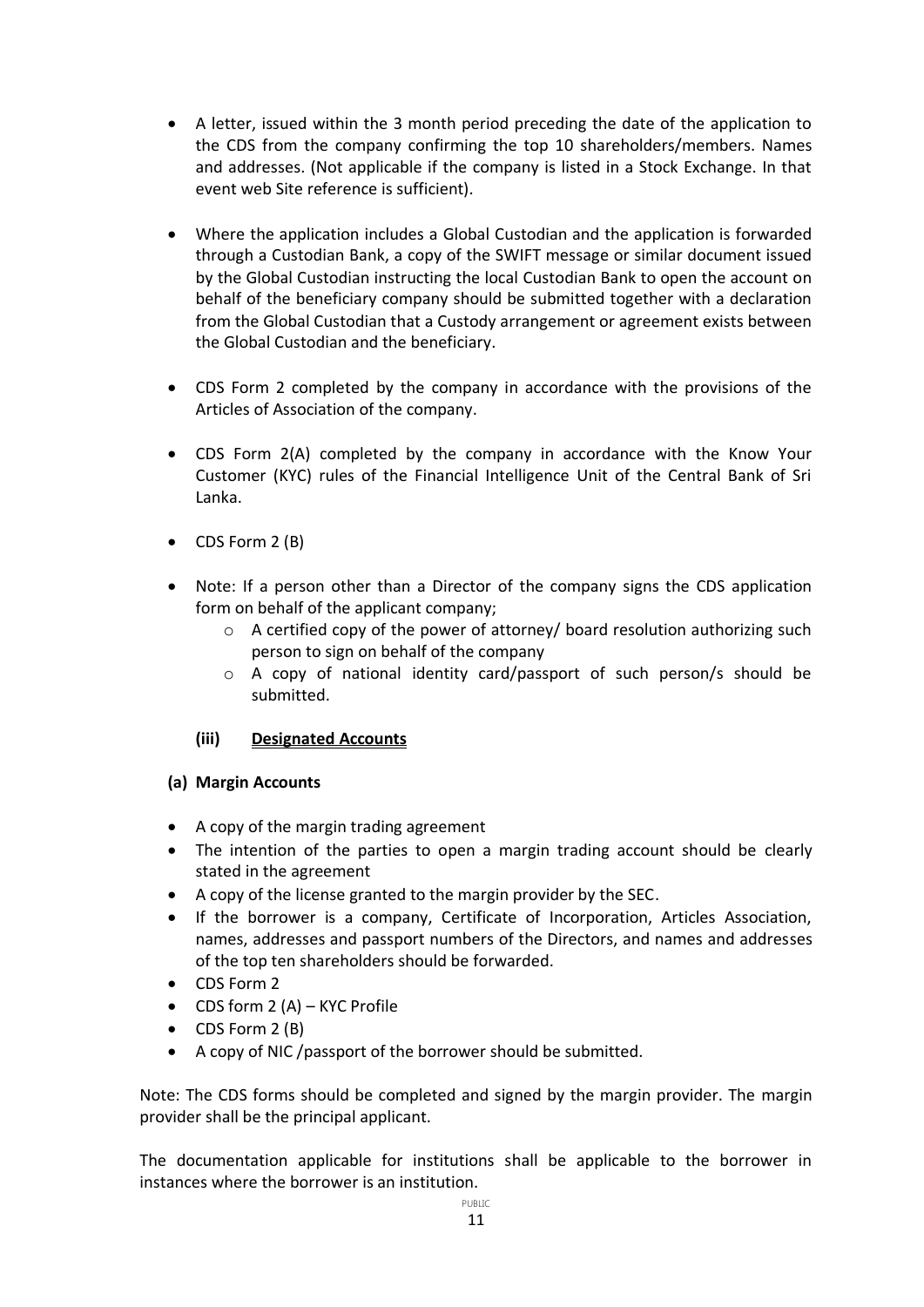### **(b) Accounts for lending purposes**

(In the event listed securities are accepted by a Bank licensed by the Central Bank of Sri Lanka when granting a facility to a shareholder)

- CDS Form 2 completed by the first (registered) owner.
- CDS 2 (B) completed by the first (registered) owner.
- A certified copy of the agreement relating to the grant of the facility The intention of the parties to open accounts for lending purposes in the CDS should be stated in the Agreement.
- A copy of the Power of Attorney (POA) granted by the shareholder to the bank (Alternatively provisions in the POA may also be included in the Agreement).

In order to transfer shares from an individual/Body corporate account to the accounts for lending purposes, the CDS requires the under mentioned documents together with duly completed CDS transfer form.

- Original document of the approval granted by SEC
- Confirmation of stamp duty paid to the Department of Inland Revenue (if applicable)

### **(c) Segregated Accounts**

In the event a company requires opening a segregated account, the company should pass a resolution to that effect .This resolution should clearly indicate the purpose of the segregation. Such company should instruct the CDS the title of such segregated account.

Documentation Required:

- CDS Form 2 completed by the applicant.
- CDS Form 2(A) KYC Profile
- CDS Form 2(B) completed and signed by the applicant. If the account to be opened under a Power of Attorney a certified copy of the same is required.
- A copy of the resolution as mentioned above or a copy of the swift message

### <span id="page-11-0"></span>**1.2.4. Funds**

- Copy of the document relating to the name of the fund, place and date of establishment of the Fund (Prospectus, Trust Deed or other legal document)
- Copy of the document relating to appointment of the Manager of the Fund or Trustees
- If the Fund Manager/Trustee is a company,
	- (i) Name of the Fund Manager.
	- (ii) Date of Incorporation.
	- (iii) Place of Incorporation.
	- (iv) Registered Address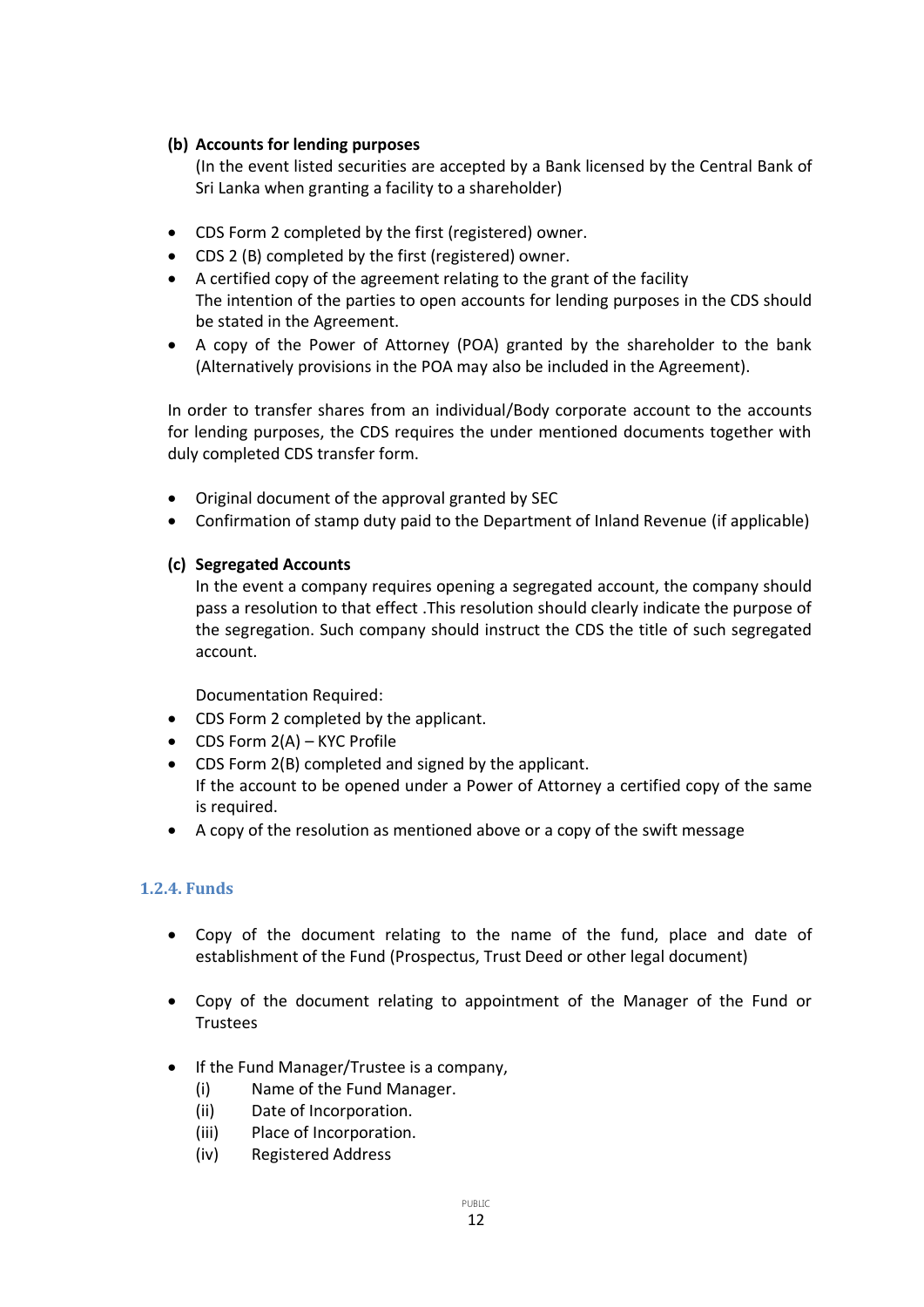- Sufficient proof that the Fund Manager/Trustee is incorporated proof being incorporated. Certificate of incorporation from the Registrar of Companies or the relevant authority in its country of origin is required.
- If the Fund Manager/Trustee(s) is not an incorporated entity, individual names and addresses of the persons who are responsible for the management of the fund should be given
- Source of the applicant fund where available
- Purpose/objective of the fund
- A copy of the letter issued by the supervisory authority of the relevant country (within a period of one year). However, where the applicant fund is exempted from regulation, a confirmation must be provided of the Law under which the fund is exempted and other relevant proof.
- For Local Funds: A copy of the Certificate of Registration issued by the Securities and Exchange Commission of Sri Lanka.
- Where the application is titled in the names of the 'Registered Holder/Global Custodian/Beneficiary' and forwarded through a Custodian Bank, a copy of the SWIFT message or similar document issued by the Global Custodian instructing the local Custodian Bank to open the account on behalf of the beneficiary Company should be submitted together with a declaration from the Global Custodian that a Custody arrangement or agreement exists between the Global Custodian and the beneficiary.
- Copy/copies of the Custody Agreement/s.
- Details of beneficiaries/unit holders of the Fund
- Sufficient proof that the applicant fund is legally permitted to invest in securities outside the country of its incorporation or establishment – proof being, for example – in the form of Memorandum & Articles of Association, Prospectus or other relevant documents.
- CDS Form 2
- CDS Form 2(A) KYC Profile
- CDS Form 2 (B)

Note: The person signing the documents on behalf of the applicant should be identified as follows,

- $\triangleright$  A certified copy of the Board Resolution /Power of Attorney authorizing such person to sign on behalf of the Fund
- $\triangleright$  A copy of Passport of such person/s
- $\triangleright$  A letter from the Participant confirming the name of the applicant, registered address of the applicant, name of the Fund Manager, registered address of the Fund Manager, and The place and date of incorporation of the Fund Manager (where applicable)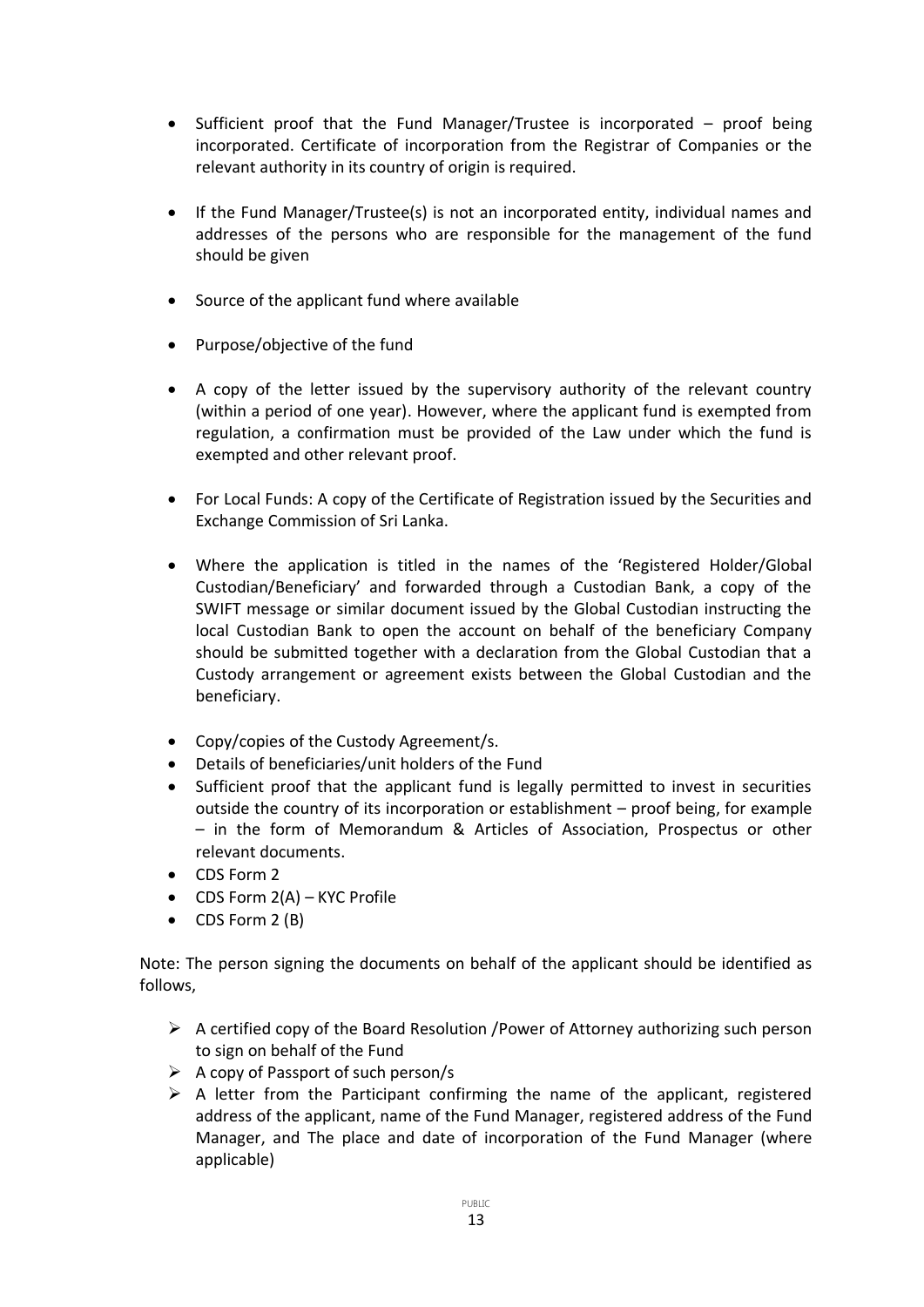#### **Certification of non-resident applicants as per the FIU Guidelines**

- 01. By the Company Registry or similar authority, where the documents were originally issued (applicable for Corporate Bodies), or
- 02. By a Sri Lankan diplomatic officer or Sri Lankan consular officer in the country where the documents were originally issued, or
- 03. By a Solicitor, Attorney-at-Law, Notary Public, practicing in the country where the applicant resides, or
- 04. Custodian Bank, or
- 05. Global Custodian The Custodian Bank should certify the authenticity of the signature of the Global Custodian or,
- 06. Broker. (Applicable only in respect of Individuals.)

#### <span id="page-13-0"></span>**1.2.5. CDS Accounts for Trading in Multi Currency Board**

- Only Custodian Participants are permitted to open and maintain Client Accounts in the CDS on behalf of non-resident body corporates and non-resident natural persons intending to trade in securities listed on the Multi-Currency Board of CSE.
- Multi Currency CDS accounts can be opened only if the clients already have a normal CDS account in Dealings Allowed status, with the same Custodian Participant forwarding the request to open the account to trade in Multi Currency Board.
- The client should forward the duly completed **CDS 33** Form through the Custodian participant to open the foreign currency CDS account.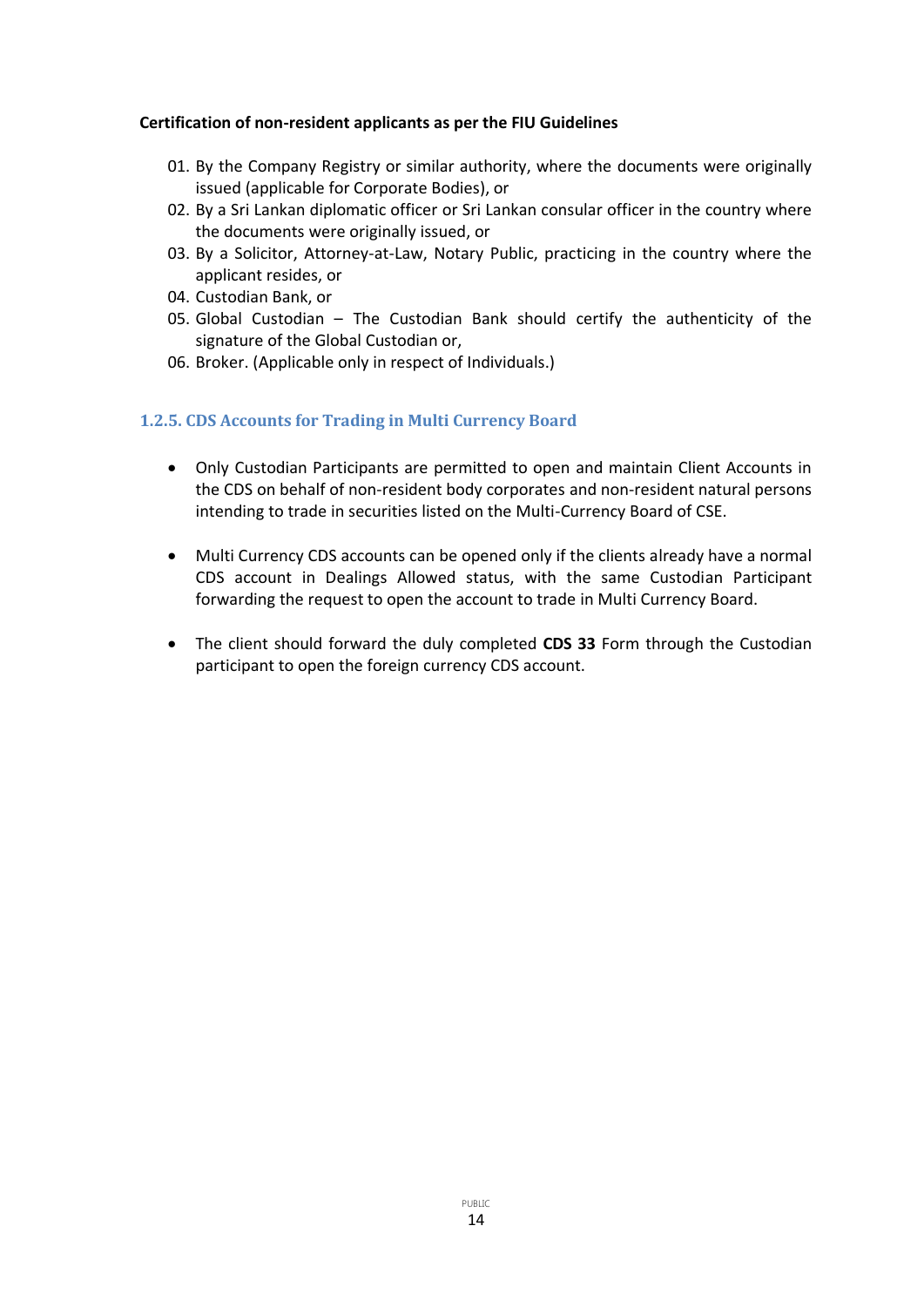# <span id="page-14-0"></span>**2. DEMATERIALISATION (DEPOSIT) OF SECURITIES CERTIFICATES**

# <span id="page-14-1"></span>**2.1. Procedure for Deposit of Securities Certificates**

- 2.1.1 An account holder who wishes to deposit a securities certificate in the CDS is required to submit the following forms mentioned under **2.2**.
- 2.1.2 The Participant shall verify the accuracy of information provided in the CDS Form **3**, **3(A), 4** and **4 (A)** with the Securities Certificate (s). The documents (CDS Form **5, 5(A)** and the CDS Form 3, 3 (A), 4, 4(A)) should be certified by an authorized signatory of the Participant.
- 2.1.3 The Participant is required to forward the relevant documents to the CDS under cover of CDS Form **25** to the CDS counter.
- 2.1.4 The CDS shall reject incomplete deposit documentation giving reasons for rejection (CDS Form **14**) and return the same to the Participant.
- 2.1.5 After due examination of the documents, the CDS shall record the quantity stated in the securities certificate(s) to the relevant CDS account indicated in the CDS Form 3,3A,4,4A as a pending deposit of securities. The CDS shall inform the Company Secretary of the Listed Entity in writing regarding the pending deposit of securities. It is the responsibility of the Company Secretary to collect the documents from the CDS.
- 2.1.6 The Company Secretary of the Listed Entity shall confirm/reject the registration of securities in the name of the CDS in the share register of the Listed Entity, in writing to the CDS within two (2) market days from the date of the written notice from the CDS.
- 2.1.7 In the event the relevant Company Secretary of the Listed Entity rejects the registration of such securities in the name of the CDS in the share register of the Listed Entity, the Company Secretary shall indicate the reasons for such rejection. On receipt of such notification from the Company Secretary, the CDS shall cancel the pending deposit and return the securities certificate(s) to the Participant.
- 2.1.8 The CDS shall credit the securities to the client account only upon written confirmation from the relevant Company Secretary.
- 2.1.9 If the Participant requires a deposit of securities to a client account on an urgent basis, the **CDS 38** form shall be used to get a prior endorsement of the securities certificates from the relevant Company Secretary.

Note: CDS may accept securities directly from Listed Companies or such other Issuers of securities. Deposits of Provisional Allotment of Rights will not be kept as pending deposits.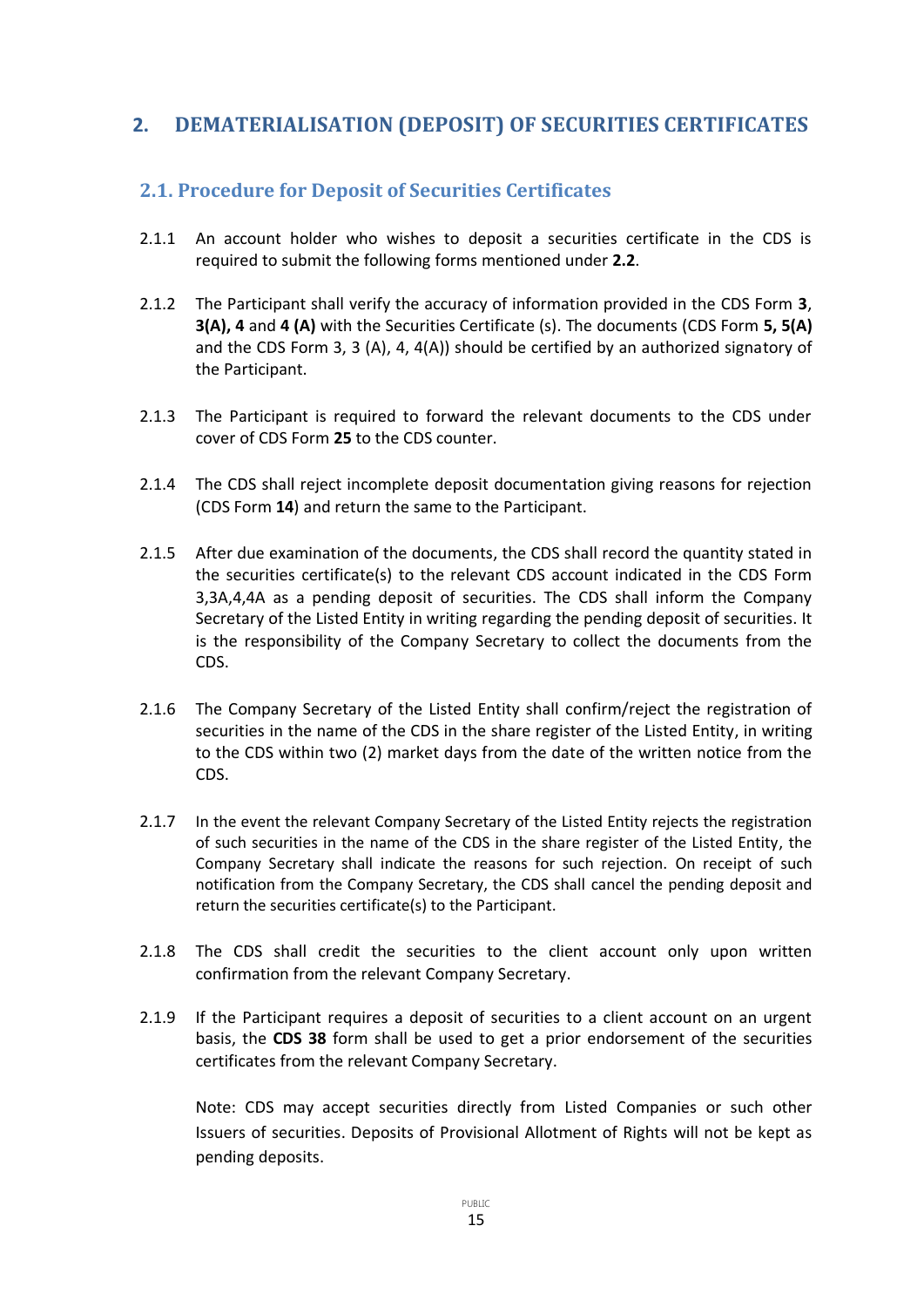# <span id="page-15-0"></span>**2.2. Documents required**

- Form 3 Transfer on Deposit to the tradable balance for Nationals
- Form 3 A Transfer on Deposit to the locked balance for Nationals
- Form 4 Transfer on Deposit to the tradable balance for Non-Nationals
- Form 4 A Transfer on Deposit to the locked balance for Non-Nationals
- Form 5 Deposit Slip to the tradable balance
- Form 5A Deposit slip to the locked balance

together with the relevant securities certificates to the relevant Participant.

Note: If the deposit is to be made by a person acting under a Power of Attorney, a copy of the Power of Attorney which is registered with the respective Company Secretary/Registrar should be attached with the above documents.

If the CDS account is opened with the NIC and if the securities certificate bears the EPF number, a EPF statement which carries both the EPF number and NIC number should be submitted. Alternatively a letter from the Estate Superintendent can be submitted confirming that EPF holder and the NIC holder is one and the same.

If the CDS account is opened under the passport, to deposit certificates bearing the NIC number; a copy of the passport should be submitted with the deposit documentation to confirm that it relates to the same person. The NIC number should be indicated in the passport.

In the event of a discrepancy of a name between the CDS account, the CDS shall return the share certificate to the participant. In such an instance the share certificate would have to be referred to the relevant Company secretary for rectification or verification.

# <span id="page-15-1"></span>**2.3. Deposit of securities to a Locked balance in the CDS**

Account holders have the option of locking either wholly or in part any securities held in a CDS account. The locking facility is a method for shareholders of listed companies to hold securities that they would not wish to trade, in the CDS.

- The CDS would maintain two balances for each CDS account, namely a trading balance and a "locked" balance.
- Once deposited into a locked balance, securities can only be unlocked and made available for trading upon the written authorization given by the Account Holder.
- The locked balance will not be visible to the CDS participants (other than in the instances set out below) thereby maintaining the confidentiality of the information. Trading on locked balances would be suspended.

### Note:

The "locked" account balances will not be visible to CDS Participants except in the following instances.

- 1. When a deposit of a share certificate is made to a "locked" balance.
- 2. When a transfer request is made to transfer securities from a trading balance to a "locked" balance or vice versa.
- 3. When a withdrawal request is made to withdraw securities from a "locked" balance.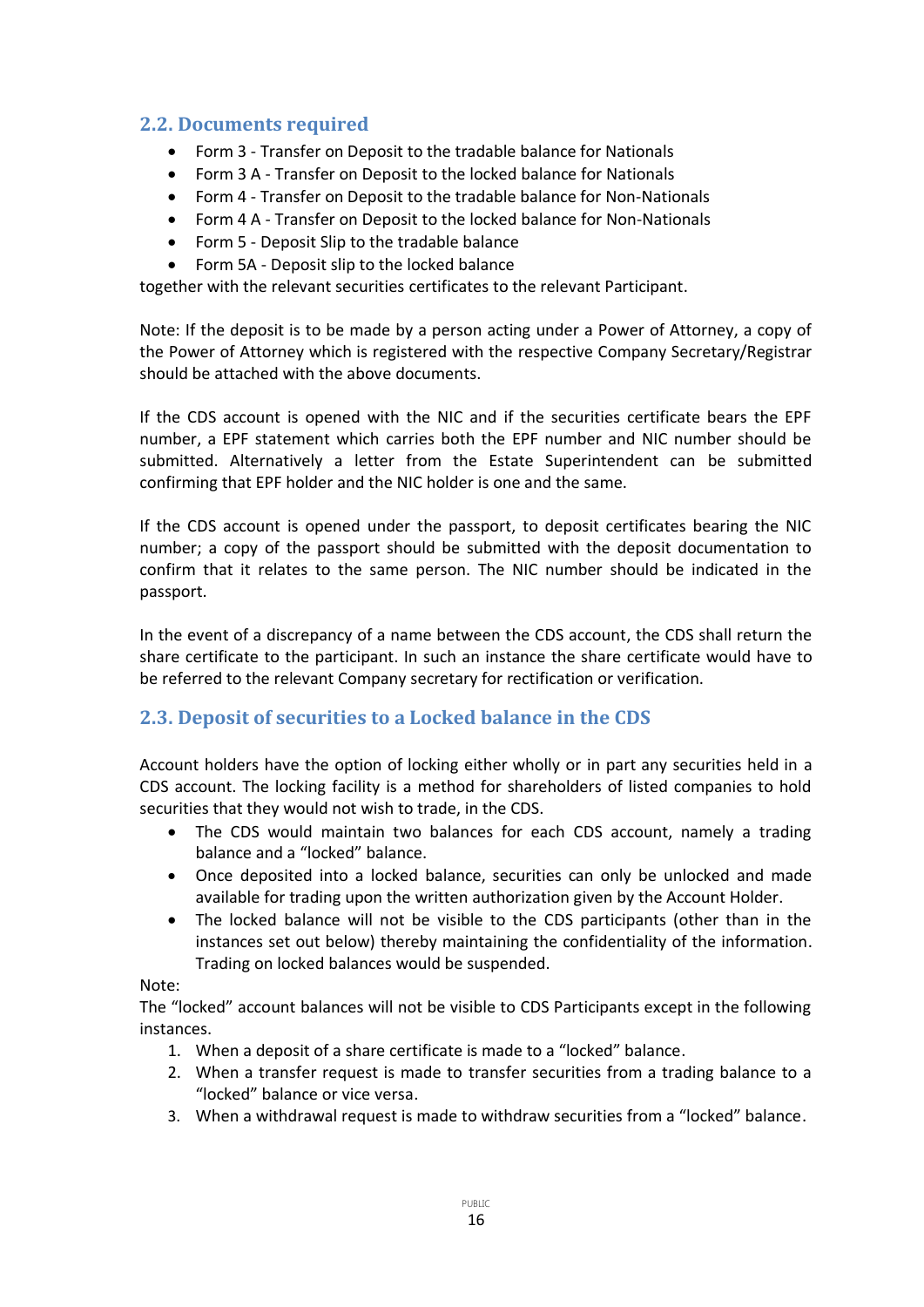# **3. TRANSFER OF SECURITIES**

<span id="page-16-0"></span>This section describes the procedures to be complied with for transfers of securities between the Client accounts in the following instances:

- Change of Participant- transfer of an account from one Participant to another
- Change of Beneficiary transfer from one account holder to another in instances of a gift, on the death of an account holder or any other off market transfer approved by the SEC.
- Transfers pertaining to Takeovers, Mergers and Repurchases
- Transfer from locked balance to a tradable balance and vice versa
- Transfer from Locked balance of a one participant to another participant

# <span id="page-16-1"></span>**3.1. Procedure for Transfer of Securities**

- <span id="page-16-2"></span>**3.1.1 Procedure for Transfer of Securities between Two Participants (Decentralized Intra Transfers)**
- 3.1.1.1.Participants should utilize the system provided by the CDS to carry out the change of participant transfers.
- 3.1.1.2.Account holder(s) should submit the relevant documents (as prescribed in 3.2) to the receiving (Destination) Participant.
- 3.1.1.3.The receiving participant should then initiate the transfer by requesting via the provided system to the sending broker.
- 3.1.1.4.Once the sending participant (Source) receives the request they can authorize the share transfer via the provided system.
- 3.1.1.5.A duly completed CDS **6B** from should be scanned and submitted to the CDS via electronic means prescribed by the CDS on the day of initiating the transfer.
- 3.1.1.6.The originals of the submitted documents should be kept with the participants as per the Section 4 of the Financial Transaction Reporting Act, No. 6 of 2006.
- 3.1.1.7.The Participants (Both Destination & Source) shall be solely responsible for verifying the genuineness, authenticity and the accuracy of an intra-transfer request, prior to processing them.
- 3.1.1.8.The Participant shall reject incomplete transfer forms to the client giving reasons for rejection by using a format similar to CDS Form 14.
- 3.1.1.9.The Source Participant shall not delay or refuse to carry out an intra-transfer unless for the reasons as specified in CDS Rule 9.1(iv). In such an instance, the Destination participant should be informed on or before the  $2<sup>nd</sup>$  market day from the receipt of such intra-account transfer request.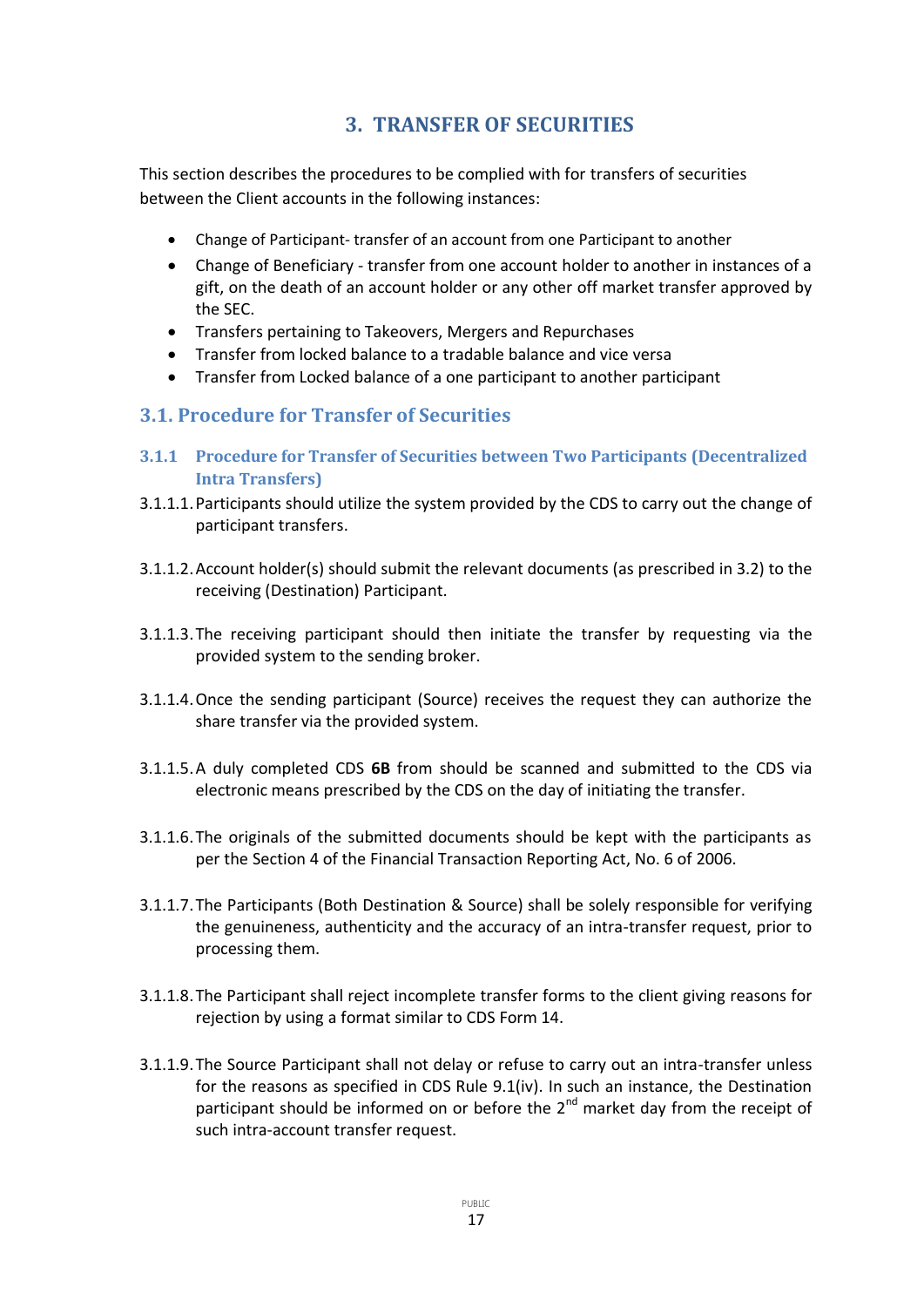### <span id="page-17-0"></span>**3.1.2 Procedure for Transfer of Securities for other Transfer Types (Centralized Transfer of Securities)**

- 3.1.2.1.Duly completed CDS Forms (as prescribed in 3.2) signed by the transferee and transferor together with relevant supporting documents to be submitted through the relevant Participant.
- 3.1.2.2 The Participants of the transferor and transferee shall verify the instructions and signatures of the clients by certifying the CDS form.
- 3.1.2.3.The CDS shall check for the completeness and accuracy of the documents. The CDS shall also check where relevant approval of the SEC and payment of stamp duty (if applicable). If the transfer confirms to the requirements, the CDS shall effect the transfer.
- 3.1.2.4.The CDS shall reject incomplete transfer forms giving reasons for rejection by using CDS Form 14 and return same to the Participant.
- 3.1.2.5.Original documents should be submitted to the CDS.

### <span id="page-17-1"></span>**3.1.3 Procedure for Transfer of Securities to Facilitate Trading in Multi Currency Board**

The Foreign Depository initially should forward the CDS the names, designations, the specimen signatures, and official e-mail addresses of the authorized signatories for the CDS to validate their requests.

### 3.1.3.1.Transfers from a Foreign Depository to the CDS

- Duly completed CDS Form 35, authorized by the foreign depository, should be uploaded to the Electronic Gateway provided to the foreign depository by the CDS.
- Subsequent to the upload of the certified CDS Form 35, the foreign depository should send an e-mail confirming the upload of the document to the CDS.
- The CDS will check the accuracy of the titles against the records in the CDS system provided by the account holder prior to carrying out the transfer.

### 3.1.3.2.Transfers from The CDS To A Foreign Depository through the Registered Custodian Bank of the CDS

- The CDS account holder should submit a duly completed CDS Form 36 through the Custodian Bank. The custodian bank should certify the document as per the CDS rule 4.1.
- The CDS checks the accuracy of the documentation, and if everything is in order the CDS will process the transfer-out.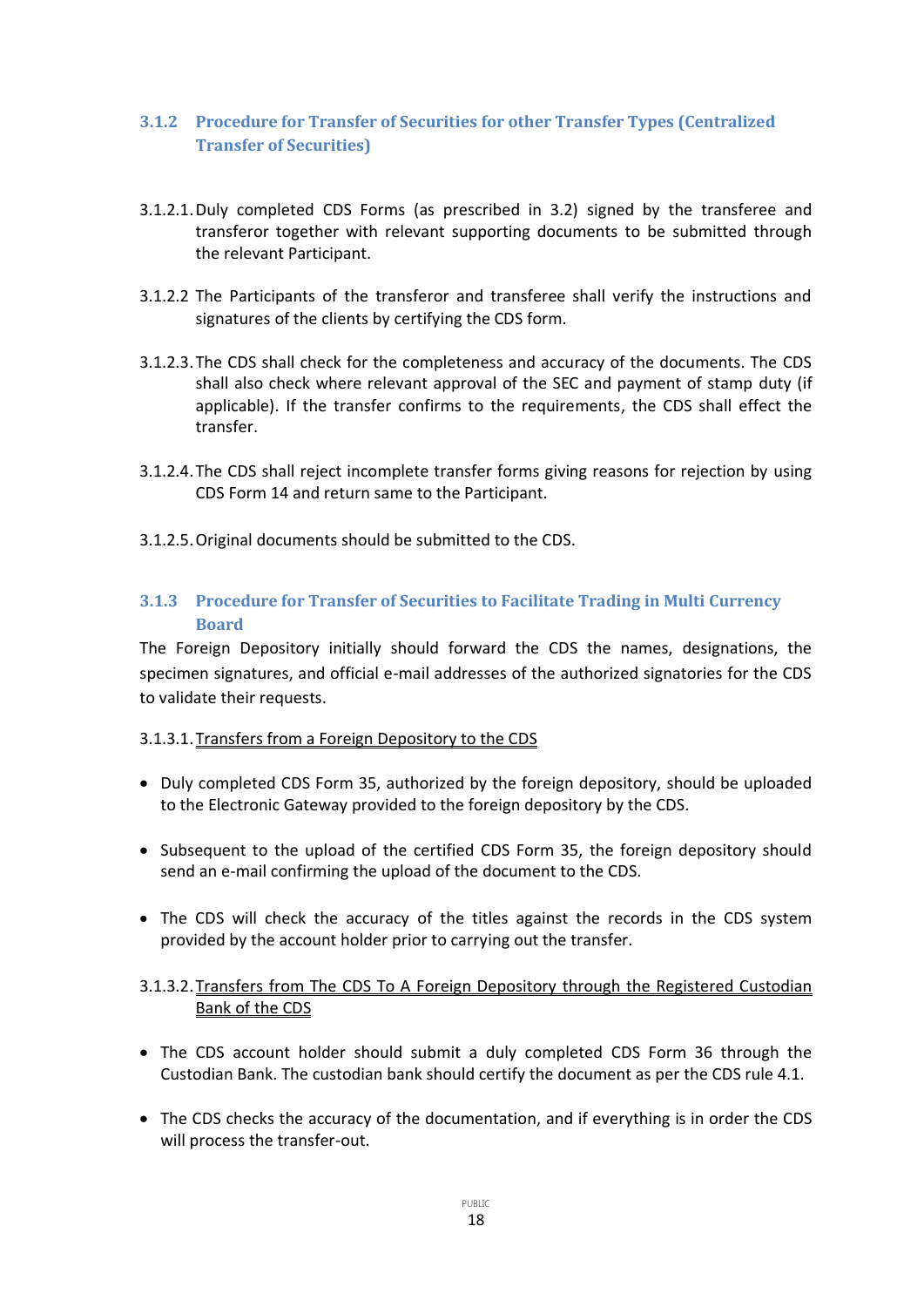# <span id="page-18-0"></span>**3.2. Documents Required**

### 3.2.1.Change of participant

- Following CDS forms duly authorized by the respective Participant and completed by the account holder.
- CDS 6B Form Intra Transfers CDS 6A Form – Locked balance transfers
- Power of Attorney duly registered / Resolution with the relevant Company Secretary (where applicable)

### 3.2.2. Transfer between two different account holders

- CDS Form 6 duly authorized by the respective participant and completed by the account holder (CDS 6A form is required in case of a Locked balance transfer)
- Original document of approval granted by the SEC
- Confirmation of the stamp duty payment to the Inland Revenue (Where applicable)

### 3.2.3. Transfers to facilitate Trading in Multi Currency Board

Following CDS forms duly authorized by the respective Custodian Bank, Foreign Depository and completed by the account holder.

- CDS Form 35 Transferring securities from Foreign Depository to the CDS
- CDS Form 36 Transferring securities from CDS to Foreign Depository, form to be submitted through the Foreign Depository
- CDS Form 37 Transferring securities from CDS to Foreign Depository, form to be submitted through the Custodian Participant

Note: If the transfer is to be effected under a Power of Attorney/resolution a certified copy of the same is required.

If the account holder is a company the transfer form should be signed by the company in accordance with the provisions of the Articles of Association of the company.

### 3.2.4. Transfers pertaining to Take-overs, Mergers and Repurchases

- Form of acceptance, letter of authorization to the CDS and application for additional shares (applicable only for repurchase of shares) should be forwarded to the CDS through the respective Participant. The account holder should duly complete all the relevant sections in the offer document. An authorized signatory of the Participant should sign in the relevant section of the offer document on behalf of the Participant.
- The Participant must submit the CDS Authorization Form to CDS on or before the date stipulated in the offer document.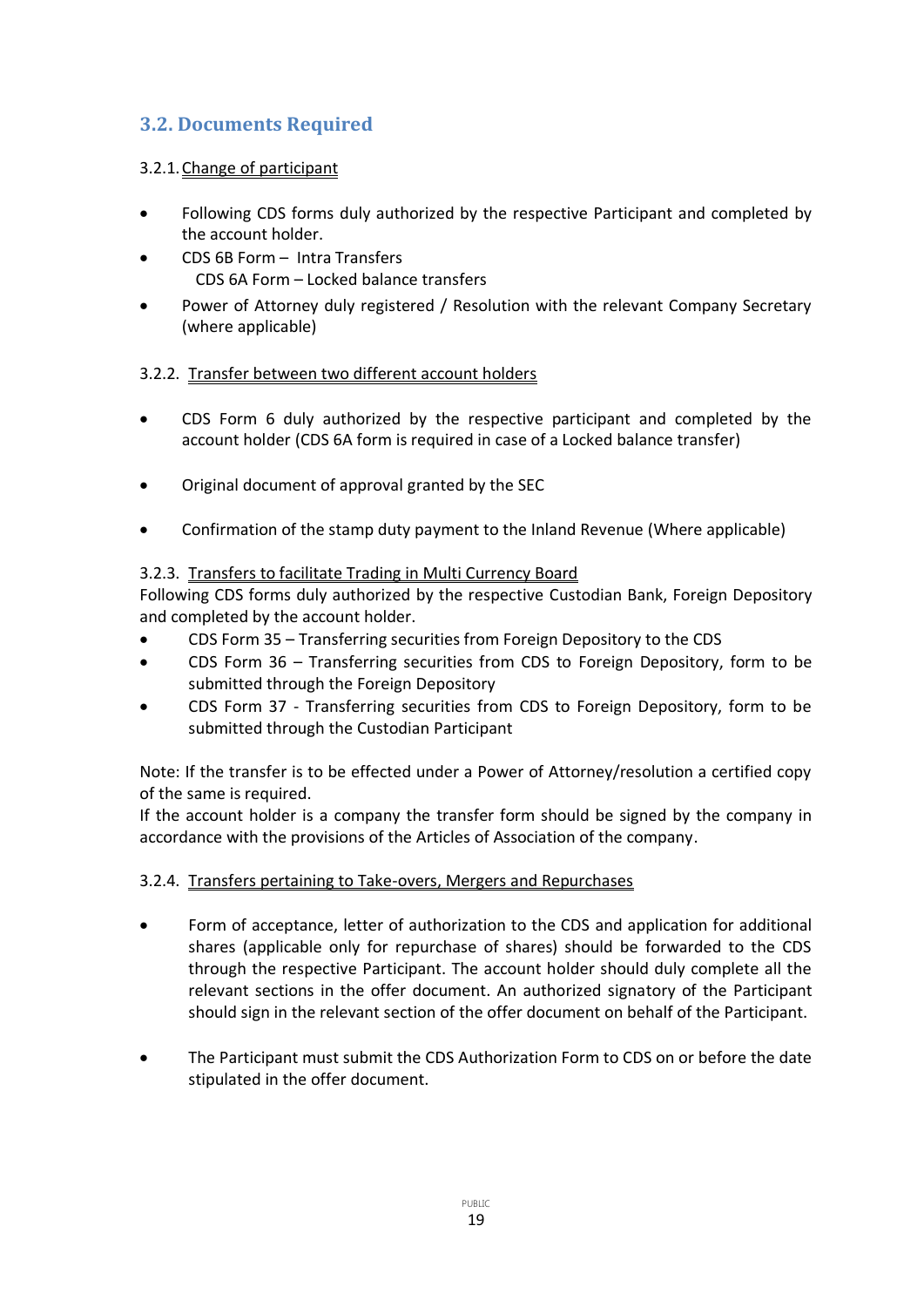Note:

- 01. After transferring the relevant shares to the reserve account the offer documents would be collected by the Registrars to the offer.
- 02. In case the shares are in Locked account, the account holder is required to get the shares transferred from the Locked account to the Tradable account using a CDS 6A form prior to sending the offer document.

### 3.2.5. Transfers to/from Locked balances

On a written request made by an account holder submitted to the CDS through the relevant Participant together with a duly completed CDS form 6A, the CDS would transfer the specified quantity of securities from the locked balance to the trading balance of a CDS account or from the trading balance to the locked balance as the case may be.

CDS Form 6 A should be used for this purpose.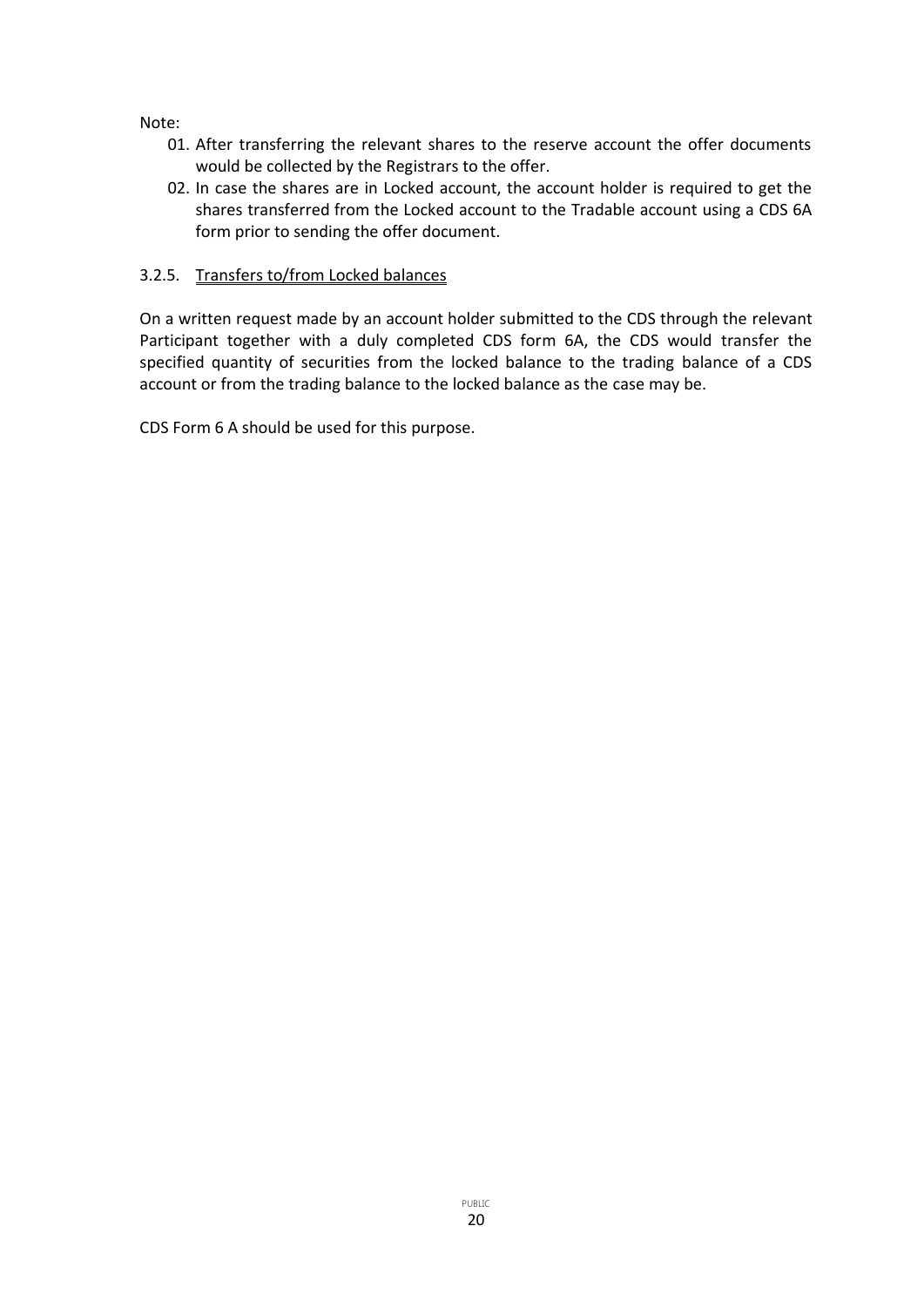# **4. TRANSFER OF CUSTODIAN**

# <span id="page-20-1"></span><span id="page-20-0"></span>**4.1. Procedure for change of global custodian**

- 4.1.1. Both the existing bank & receiving bank should forward written requests to the CDS to change the Global Custodian with the relevant supporting documents.
- 4.1.2. In the event the account has a portfolio, approval from the SEC is required.
- 4.1.3. The CDS shall change the title of the account to reflect the name of the New custodian

# <span id="page-20-2"></span>**4.2. Documents Required**

### 4.2.1 Existing bank

- A letter instructing the CDS to transfer the account to the receiving bank
- Account holder instructions to transfer the account (SWIFT message given by the Global custodian acceptable. It should indicate all the required information regarding the transfer.)
- A request to suspend the existing account.

### 4.2.2 Receiving bank

- CDS Form 2 and CDS Form 2 (B)
- A letter from the bank instructing the CDS to register the account with the bank
- Customer instructions to register the account with the new bank
- If the account is to be opened under a Power of Attorney, a certified copy of the same is required.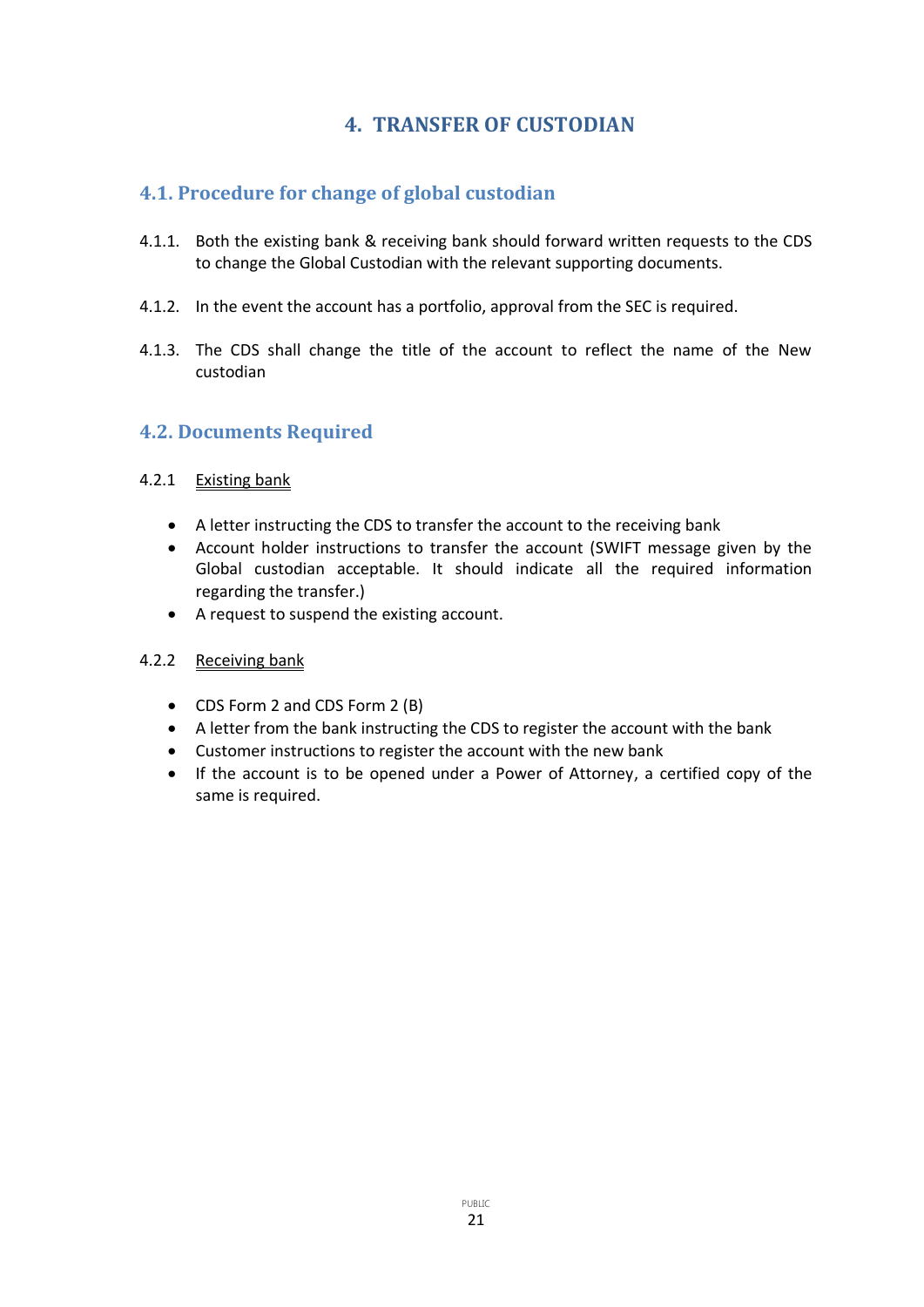# **5. SETTLEMENT**

# <span id="page-21-1"></span><span id="page-21-0"></span>**5.**1. **Inter-participant Settlement**

- 5.1.1 The inter-participant settlement of funds for Securities traded on the CSE shall take place by 10.30 hours on the third Market Day after the Trade day (T +3), referred to as the settlement date, through the settlement bank/s as per the Settlement Schedules issued by the CDS. The inter-participant settlement shall be completed by 10.30 hours on the settlement date.
- 5.1.2 With regard to the securities traded on the Multi Currency Board of the CSE, the inter-participant settlement of funds shall take place by 12.30 hours on the third Market Day after the Trade Day  $(T+3)$ , through the settlement bank/s as per the Settlement Schedules issued by the CDS. The inter-participant settlement shall be completed by 12.30 hours on the settlement date.
- 5.1.3 The CDS shall issue, on each Market Day, a Settlement Schedule, which will reflect the debits and credits that have been entered into the Participant's account and the net amount to be settled by each Participant on a particular settlement date.
- 5.1.4 The buyer shall ensure that 'Cleared Funds' are made available to the buying Stockbroker Participant/Custodian Bank by 09.00 hours on the settlement date, for the purchase of Securities.
- 5.1.5 In respect of securities traded on the Multi Currency Board, the buyer shall ensure that 'Cleared Funds' are made available to the buying Custodian Bank by 10.00 hours on the settlement date, for the purchase of Securities.
- 5.1.6 The Stockbroker Participants shall ensure that sufficient Cleared Funds are available in the settlement bank account by 09.30 hours on the settlement date to settle payment arising out of transactions carried out by such Participant based on the Settlement Schedule issued by the CDS.
- 5.1.7 The Custodian Banks shall make available sufficient Cleared Funds in the settlement bank by 09.30 hours on the settlement date to settle payment arising out of transactions carried out by such Custodian Bank based on the Settlement Schedule issued by the CDS.
- 5.1.8 In respect of Securities traded on the Multi Currency Board of the CSE, the Custodian Banks shall make available sufficient Cleared Funds in the settlement bank by 10.30 hours on the settlement date to settle payment arising out of transactions carried out by such Custodian Bank based on Settlement Schedule issued by the CDS.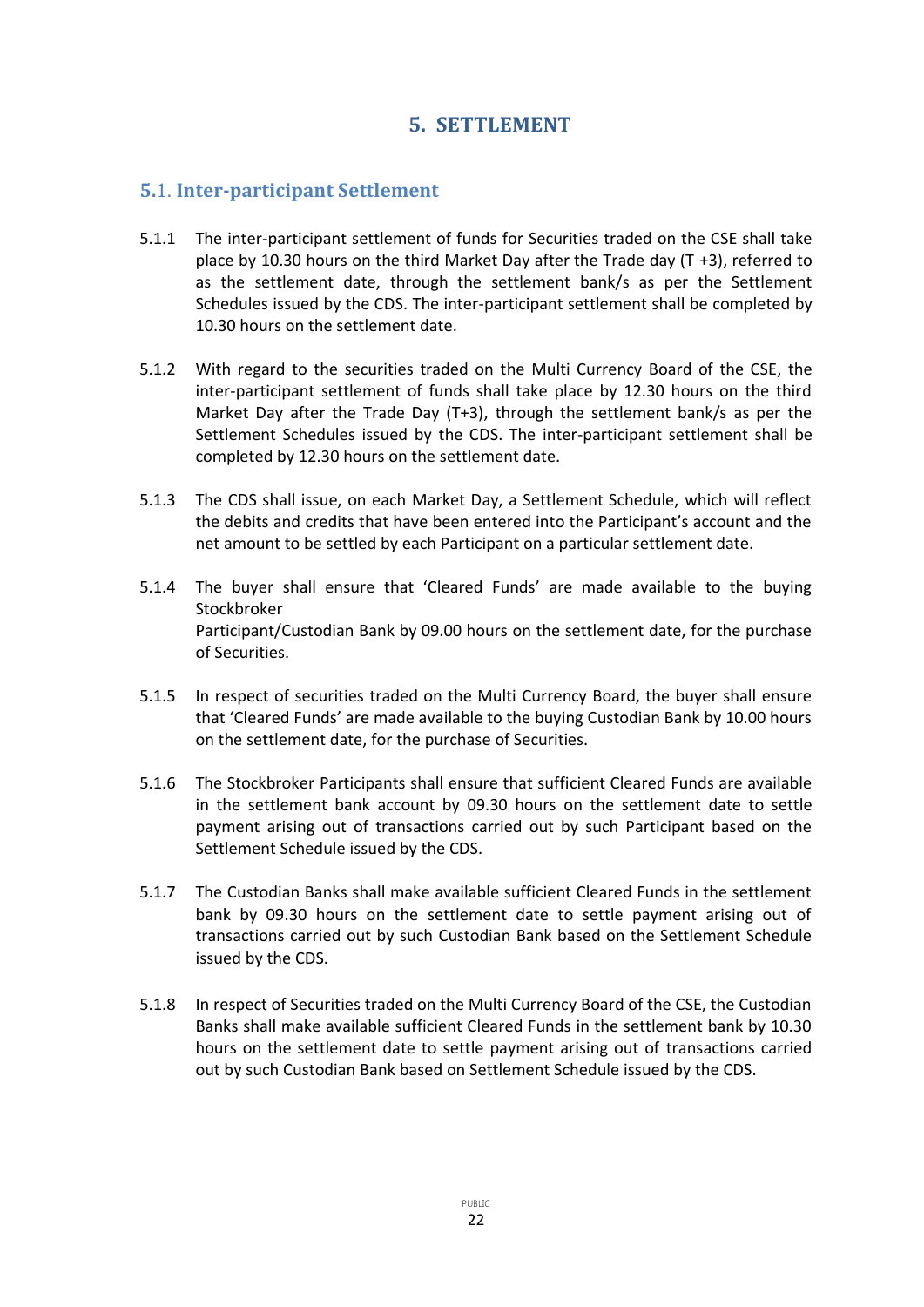# <span id="page-22-0"></span>**5.2. Buyer in Default of Payment**

- 5.2.1. Transfer of Securities in relation to a buyer in default in order to meet the settlement obligations of the buying Stockbroker Participant on the Settlement Date  $(T+3)$ 
	- A Member Firm Participant could obtain an immediate credit facility from a bank, in order to meet the settlement obligations of the buying Stockbroker Participant on the Settlement Date.

### **Procedure**

- The buying Stockbroker Participant is required to inform the CDS in writing of the default by the buyer by 09.00 hours on the settlement date and request the CDS to transfer the Securities in respect of which the payment is in default from the buyer's Client Account to a designated CDS Account of the buying Stockbroker Participant, by submitting the relevant CDS form/s.
- The CDS will thereafter transfer the Securities in respect of which the payment is in default: from the buyer's Client Account to a designated CDS Account of the buying Stockbroker Participant, and, from the designated CDS Account of the buying Stockbroker Participant to a designated CDS Account of the commercial bank to enable the Stockbroker Participant to obtain an immediate credit facility.
- The buying Stockbroker Participant shall use the Securities transferred to the designated CDS account of the buying Stockbroker Participant in Rule 6.5 (b) and 6.5 (c) above solely for the purpose of pledging such Securities with a commercial bank, licensed under the Banking Act No. 30 of 1988 (as amended).
- The CDS shall report all transfers referred to in this Rule to the SEC on an immediate basis.

# <span id="page-22-1"></span>**5.3. Margins for Purchase of Securities of and over the value of Rs.20 Mn.**

- 5.3.1. In the event the aggregate value of all the purchases executed by any participant (other than the custodian Banks) on behalf of a particular client in relation to a particular security during a particular market day equals or exceeds Rs. 20 Mn., such participant shall provide a minimum margin of 15% of the aggregate value of the securities so purchased in the form of 'cleared funds' to the CDS or a bank guarantee in favor of the CDS, by 09.00 hours on Trade Day  $+1$  (T  $+1$ ).
- 5.3.2. The CDS shall issue schedules containing the margins payable by Member Firm participants at the end of each market day.
- 5.3.3. Participants are required to deposit such margins into their settlement account in their settlement Bank. Alternatively, Participants may furnish a bank guarantee, in a format acceptable to the CDS, obtained by the Account Holder in favor of the CDS.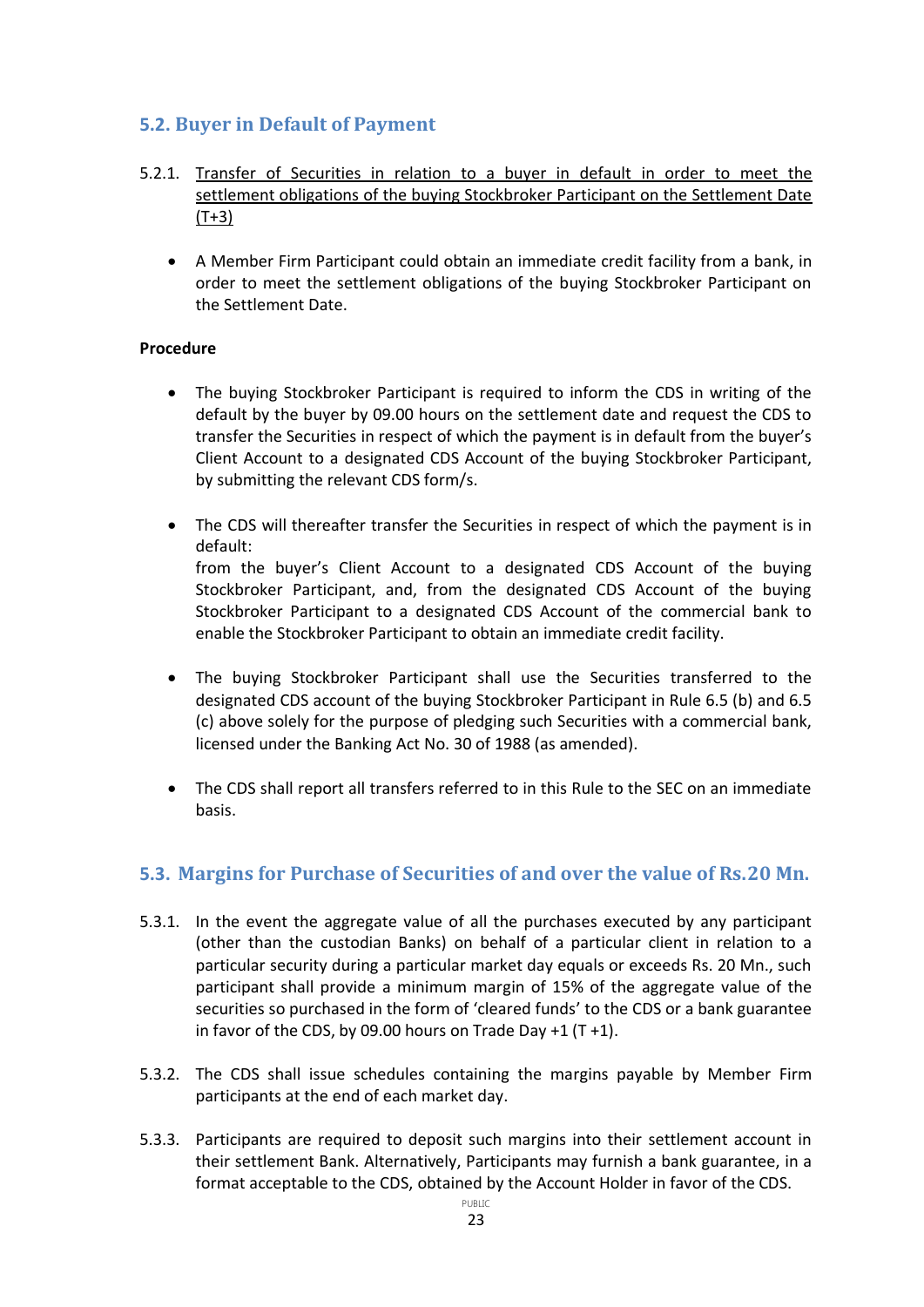- 5.3.4. The CDS would credit the settlement account of the member Firm Participant on T+3 with the margin amount paid on Trade day.
- 5.3.5. In the event a trade is not affirmed by a Custodian Bank, the Participant shall be required to submit the margin by 09.00 hours on T+2.

# <span id="page-23-0"></span>**5.4. Trade Affirmation and Rejection by Custodian Banks**

- 5.4.1. The CDS at the end of every market day will initiate a trade confirmation identifying the CDS account holder and the Participant Custodian Bank. The trade has to be affirmed by the relevant custodian bank by using CDS Form 22 by the Participant Custodian Bank by 14:.30 hours on Trade Day plus 1 (T+1), to enable the institutional transaction to settle on Trade Day plus 3 (T+3).
- 5.4.2. In terms of securities traded on the Multi Currency Board, the trades should be affirmed by the respective Custodian Banks by 12.30 hours on Trade Day plus 1 (T+1), in the format prescribed by the CDS from time to time.
- 5.4.3. Custodian banks have the right to reject any transaction executed for any of their clients by a Member Firm of the CSE provided such a rejection of a trade is notified to the CDS by 14.30. on T + 1.For this purpose Custodian Banks are required to submit CDS Form 23 to the CDS.
- 5.4.4. The CDS will on receipt of the rejection shall instruct the Member Firm to buy back shares in the event of a sale or meet the settlement obligation in the event of a purchase. New settlement schedules would be generated to the custodian bank, the relevant member firm and the settlement bank.
- 5.4.5. In the event of a rejection in trade of Securities listed on the Multi Currency Board of the CSE, such rejection will result in a trade cancellation in terms of CDS Rule 6.3.

# <span id="page-23-1"></span>**5.5. Documents required**

### Trade Affirmation:

Duly completed CDS Form 22 to be submitted by relevant Custodian bank Duly completed CDS Form 22A to be submitted by relevant Custodian bank, for securities traded in Multi Currency Board

### Trade Rejection:

Duly completed CDS Form 23 to be submitted by relevant Custodian Bank Duly Completed CDS Form 34 to be submitted by relevant Custodian Bank, for securities traded in Multi Currency Board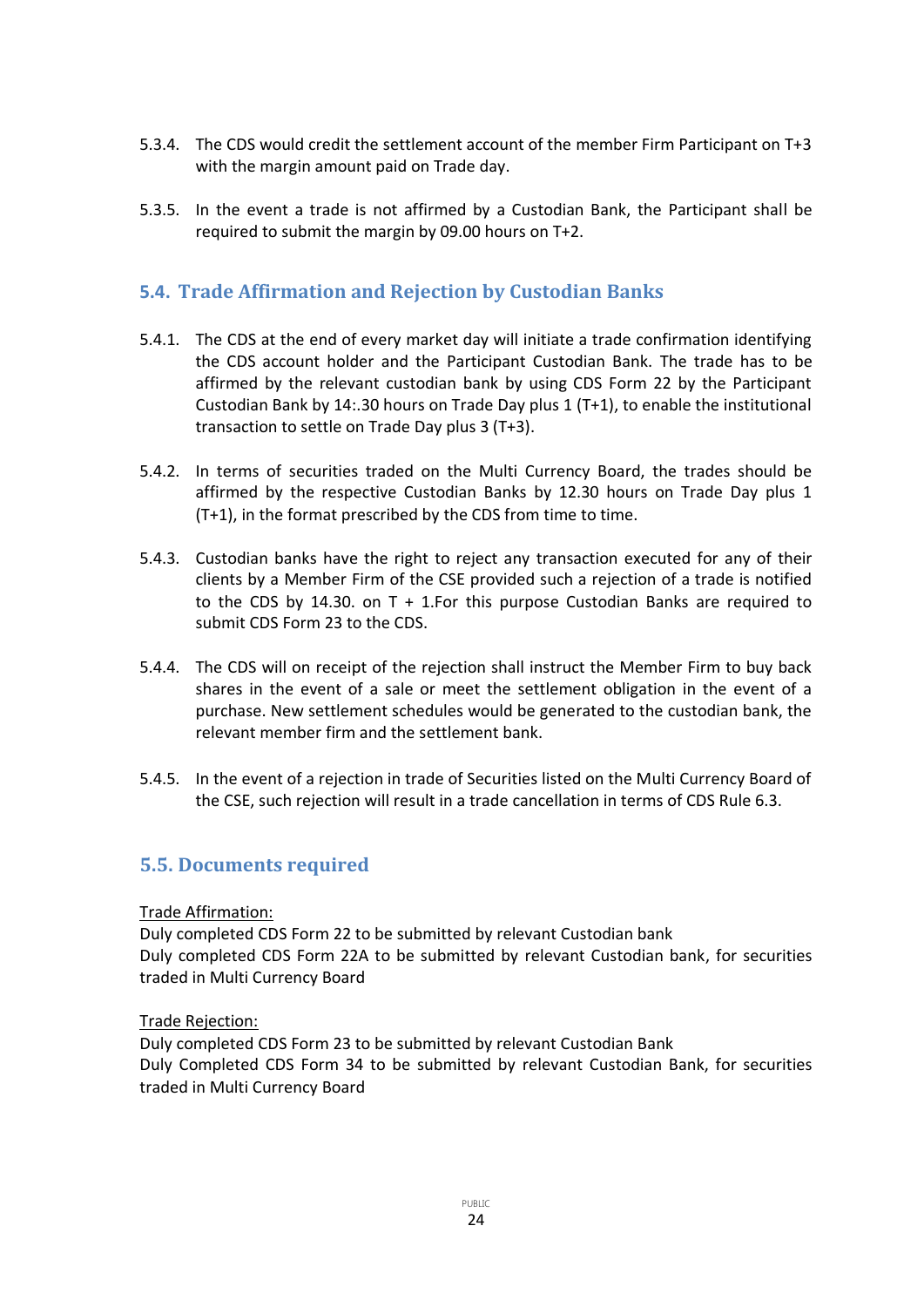# <span id="page-24-0"></span>**6. REMATERIALISATION (WITHDRAWAL) OF SECURITIES CERTIFICATES**

# <span id="page-24-1"></span>**6.1. Procedure**

- 6.1.1. The account holder is required to submit duly completed CDS Form 7 or CDS Form 8 with CDS Form 9 to the Participant. In the case of Locked balances the Account holder is required to submit duly completed CDS Form 7(A) or CDS Form 8(A) with the CDS Form 9(B) to the Participant. In the event of withdrawal of Beneficial Interest of Government Securities CDS form 9 (A) should be submitted. i.e: A letter should be provided by the account holder certified by the participant giving reasons for such withdrawal.
- 6.1.2. The CDS shall check for completeness of the form and proceed with the withdrawal of securities.
- 6.1.3. The CDS shall reject incomplete withdrawal forms giving reasons for rejection by using CDS form 14 and return same to the Participant.
- 6.1.4. The CDS shall withdraw the stated quantity of securities from the relevant securities account of the account holder and the withdrawal documents shall be collected by the Company Secretary
- 6.1.5. The Company Secretary shall transfer the securities from the CDS ledger to the share ledger of the company and issue a securities certificate in the name of the shareholder. The securities certificate shall be sent to the CDS within 7 market days from the receipt of the documents.
- 6.1.6. The CDS shall make available the securities Certificate to the relevant Participant.

### <span id="page-24-2"></span>**6.2 Documents Required**

- CDS form 9 duly completed by the Participant and the account holder.
- CDS form 7 (resident) or CDS Form 8 (non-resident) duly completed by the Participant and the account holder.
- CDS Form 7 A, 8A, and 9B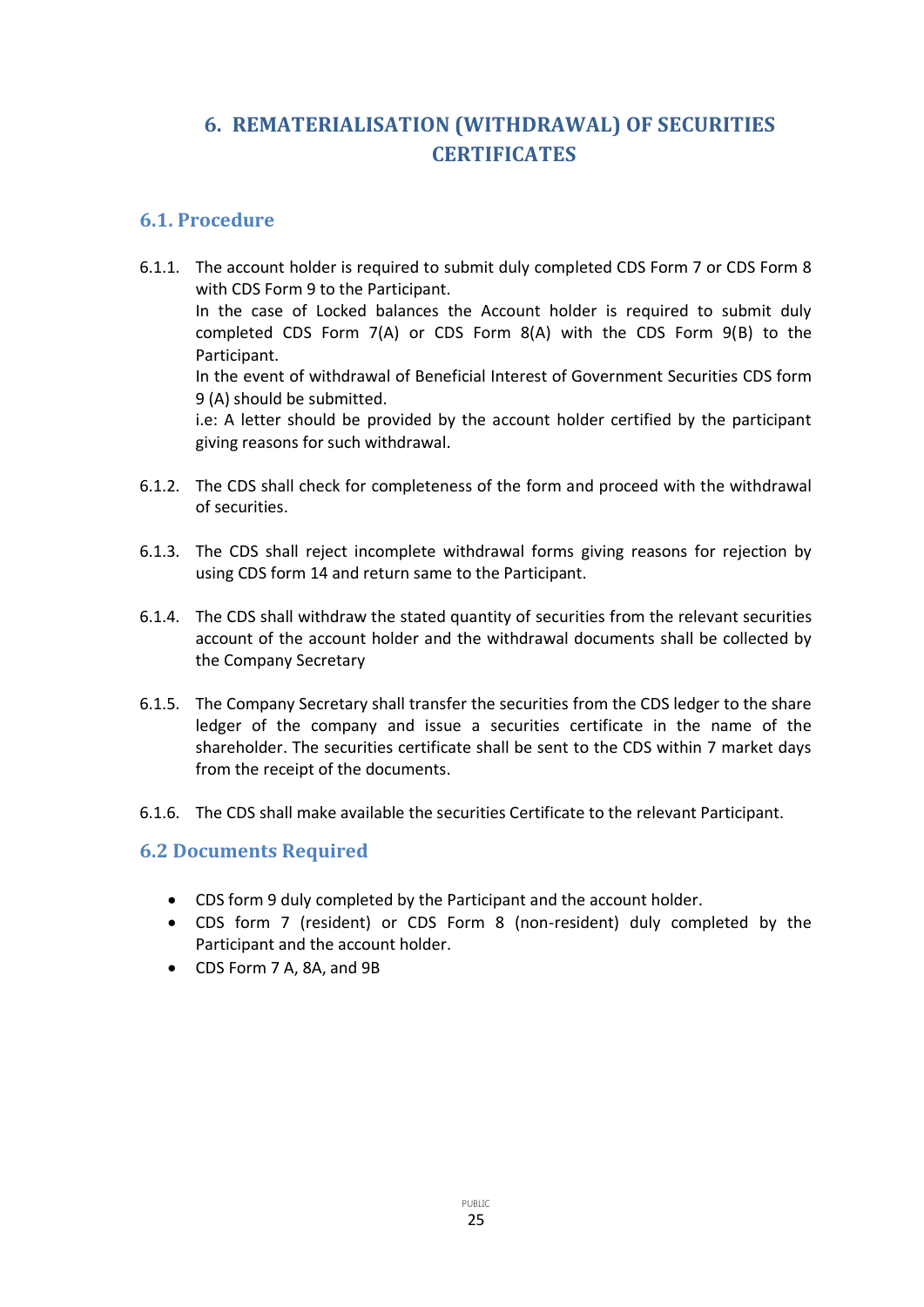# **7. CDS ACCOUNT SUSPENSIONS/CLOSURES**

# <span id="page-25-1"></span><span id="page-25-0"></span>**7.1 Suspending a Client Account**

CDS accounts could be suspended in any of the following ways

- By the account holder through a letter giving instructions to the CDS to be forwarded through the Participant
- By a court order
- Direction by the SEC
- On receipt of a certified copy of a death certificate issued by the relevant authority pertaining to the death of an account holder, through the relevant Participant
- In terms of CDS Rule 4.2B(e)
- In terms of CDS Rule 11.2

# <span id="page-25-2"></span>**7.2 Closing Client Accounts**

The CDS shall close a Client Account;

- If instructed to do so by the Account Holder, through the Participant (after obtaining due clarifications which may be necessary).
- In terms of Rule 4.2 B (e) of these Rules.
- $\bullet$  In terms of Rule 4.7 (a) (iii).

# <span id="page-25-3"></span>**7.3 Non-Operative Client Accounts**

The CDS shall designate CDS accounts without a portfolio balance which are not operative for a period of three (3) years from the date of the last transaction carried out in such account as a non-operative CDS account and notify the relevant Participant/s accordingly.

In the event an account holder requires activating such account, the account holder shall submit a fresh account opening application to the relevant Participant and conform to Know Your Client (KYC) requirements of the Financial Intelligence Unit (FIU) of the Central Bank of Sri Lanka.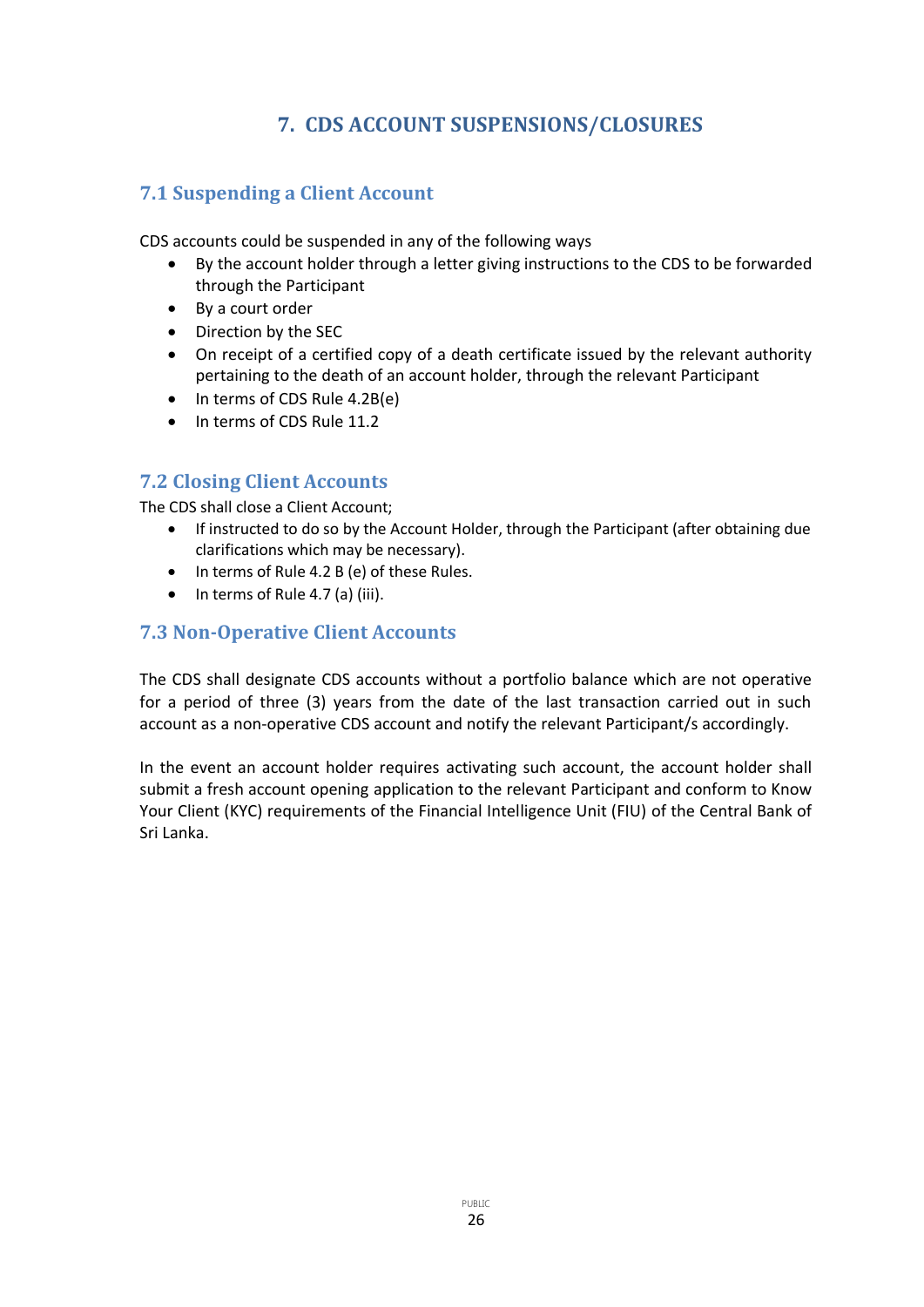# 8. **ACCOUNT HOLDER MASTER FILE CHANGES**

### <span id="page-26-1"></span><span id="page-26-0"></span>**8.1. Procedure for Master File changes**

- 8.1.1 Where an account holder wishes to change any particulars in the account, the account holder shall submit the CDS 31 form indicating the desired changes together with any supporting document (relevant to the particular change) to the Participant.
- 8.1.2 The Participant shall verify the accuracy of information provided by the client and authenticate the signature before submitting the documents to the CDS.
- 8.1.3 The CDS shall effect changes after verifying the documents submitted.
- 8.1.4 If an existing account holder submits a new account opening forms through a different Participant and if the correspondence address of the account holder differs with the CDS system, the CDS will change the address according to the new account opening.

In the case of joint accounts if the joint holders address differs with the system the CDS shall not change the address of the joint holder according to the account opening

- 8.1.5 If the CDS is not satisfied with the information submitted, the CDS will reject the request giving reasons by using CDS Form 14-E.
- 8.1.6 In order to change the name of a fund, the Participant shall forward a request to the CDS furnishing all the relevant details. The CDS shall forward the request for the approval of the SEC.
- 8.1.7 Once the CDS obtains the approval of the SEC, CDS shall change the name of the fund and the CDS inform such name change to the Participant in writing.

# <span id="page-26-2"></span>**8.2. Documentation Required**

### <span id="page-26-3"></span>**8.2.1. For individuals**

• Change of Name

The CDS 31 form from the account holder together with a copy of the NIC/Passport with other supporting documents to prove the relevant name change (E.g. marriage certificate/affidavits/birth certificates)

• Change of address

### To change the Residential Address;

The CDS 31 form from the account holder together with documentary proof for the residential address as per the rules issued by the FIU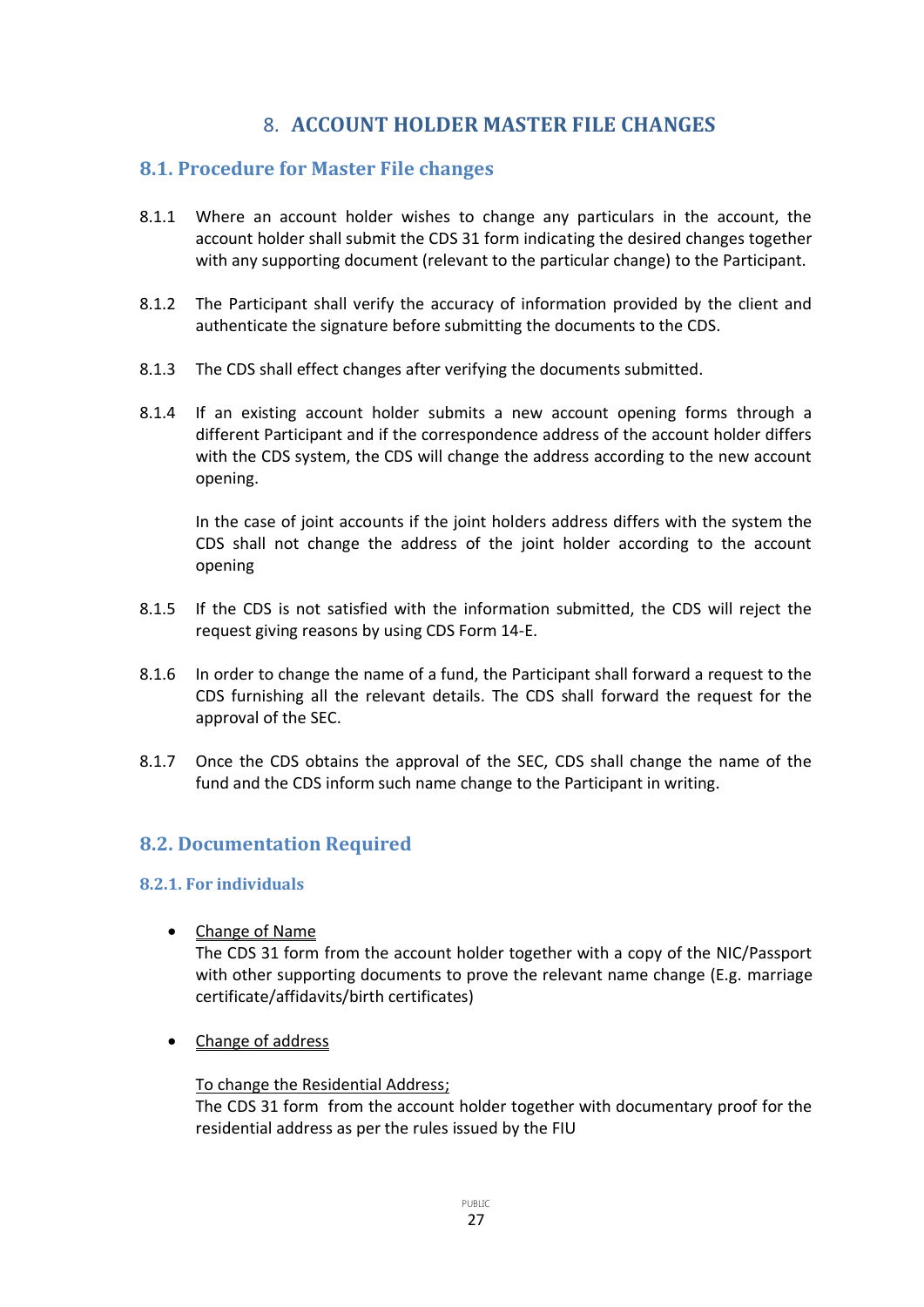### To change the Corresponding address

The CDS 31 form together with a proof of residency document to prove the residential address. If the account holder has already submitted the documentary proof for the residential address, a letter/ the CDS 31 form would be sufficient to change the correspondent address.

• Change of Account numbers

The CDS 31 form from the account holder together with a copy of the NIC/passport

### <span id="page-27-0"></span>**8.2.2. For Institutions**

- A request from the Participant to change the name.
- Instructions from account holder to change the name of the company (The CDS 31 form can be used).
- Certificate of name change or corresponding document, issued by the Registrar of Companies/applicable authority where the Company is incorporated.

### <span id="page-27-1"></span>**8.2.3. For Funds**

- A letter of request from the Participant to change the name
- Instructions from the account holder to change the name of the Fund
- Certificate of name change or corresponding document
- Letter/copy of extract of name change/other document issued by the Funds Supervisory Authority (Fund regulator) of the relevant country.
- Letter of Approval granted by the SEC which identifies the former name and the new name of the fund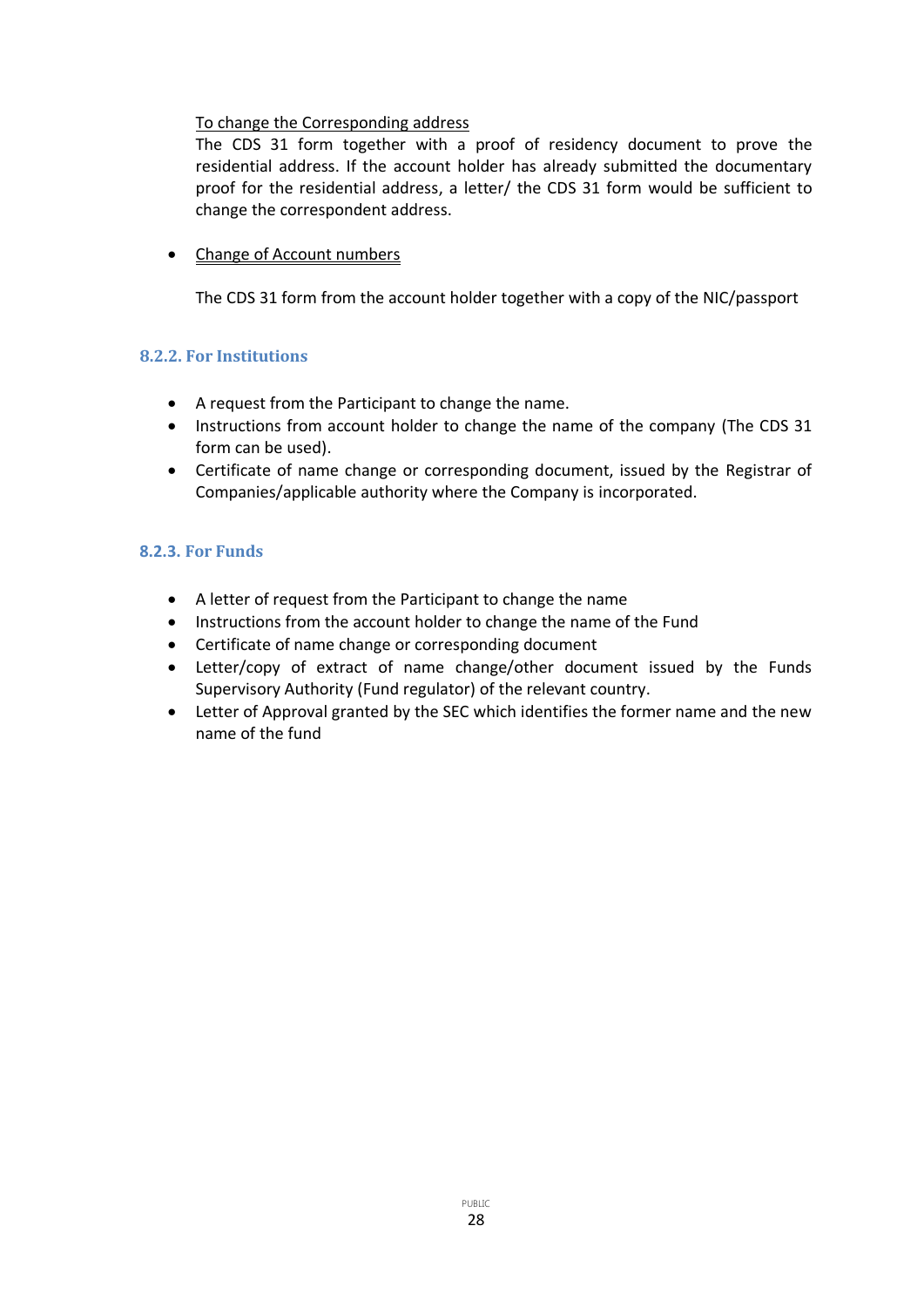# **9. DECEASED ACCOUNT HOLDERS**

# <span id="page-28-1"></span><span id="page-28-0"></span>**9.1 Existing CDS account holders**

### <span id="page-28-2"></span>**9.1.1 Procedure**

- (i) Conversion of the account into a Deceased account
- The CDS requires a letter from the Participant together with a copy of the certificate of death issued by District Registrar/Additional District Registrar or Registrar in accordance with the Births and Deaths Registration Act (Cap 110) or a letter of administration or probate duly certified by a Participant.
- Upon a receipt of notification of a death of an account holder by a Participant to the CDS, the CDS will change the account title as follows.
- In the event the death certificate is given the account title will be indicated as "Deceased – name of account holder"
- In the letter of administration or probate is submitted the account title will be indicated as the "Estate of Late ......Name of account holder"
- In both instances dealings will be suspended on the account.
- (ii) Transmission of shares
- The duly completed CDS Form 19 to be submitted to the CDS for confirmation of CDS balance.
- The CDS will confirm the balance on the CDS form 19.
- The completed CDS form 19 and supporting documents should be submitted to the relevant Company Secretary by the relevant heirs or Participant
- The Company Secretary will approve the Form 19 and return the same to the Participant.
- The relevant stamp duty should be paid by the legal heirs to the Department of Inland Revenue.
- Thereafter the approved CDS Form 19 should be submitted to the CDS together with the stamp duty paid receipt (if Stamp duty is applicable), other supporting legal documents and the CDS form 6, duly signed by the executor /legal heirs.

Note: If the shares are in Locked account a separate CDS 19 form should be forwarded to the CDS for balance confirmation. And CDS 6A form should be used to transfer the Locked shares.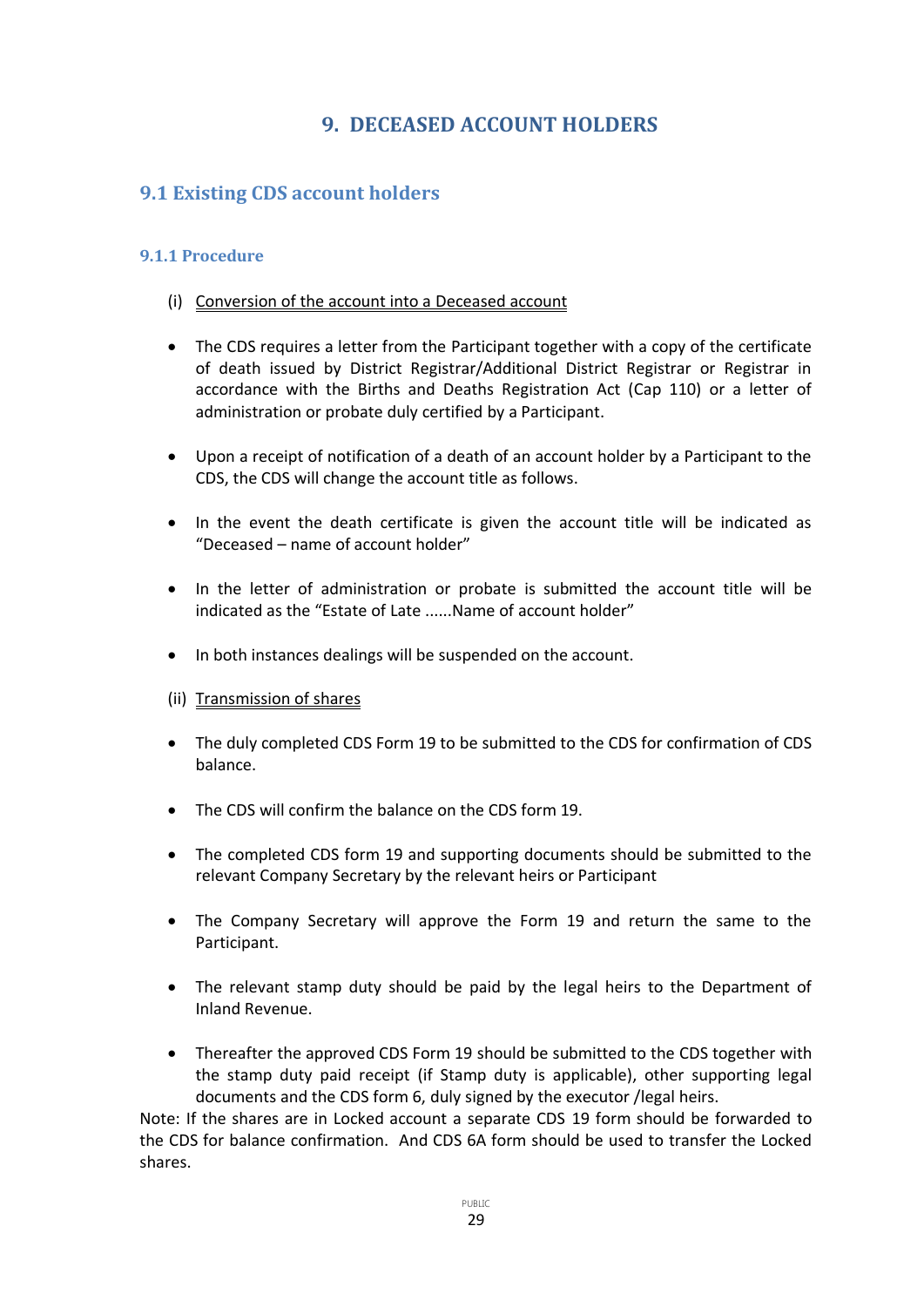#### (iii) Sale of securities

- If the administrator/executor of the estate of the deceased account holder wishes to sell the securities in the CDS account of the estate prior to conveying same to the legal heirs of the deceased, the administrator/executor of the estate should submit the required documents to the CDS.
- Upon submission of the relevant documents, the CDS will remove the trading suspension of the relevant account.

### <span id="page-29-0"></span>**9.1.2 Documents required**

- Copy of the letter of administration /probate and last will.
- An affidavit from the administrator/executor
- List of securities to be sold.

# <span id="page-29-1"></span>**9.2 Securities held outside the CDS**

Option 1 - To obtain a new securities certificate in the name of legal heirs the administrator/ executor of the estate of the deceased account holder has to submit the relevant documents to the Company Secretary.

Option 2 - If the court has granted permission to sell securities in the secondary market and credit the proceeds to a deceased estate account

### **Procedure**

(i) Opening of account

By submitting letters of administration /probate together with duly completed CDS account opening forms signed by the Executors /administrator. All documentation relevant for an individual account will apply.

(ii) Deposit of securities certificate

By submitting the relevant securities certificate/s of the deceased person along with the CDS Form 3 or 4) signed by the executor /administrator and a copy of the letter of administration/probate registered with the relevant Company Secretary/Registrar

Note: Once the sale of shares are completed this should be notified in writing to the CDS by the Participant instructing the CDS to suspend the deceased estate account.

In the event of a death of a joint holder pertaining to a joint CDS account, a copy of the Register of Deaths issued by District Registrar/Additional District Registrar or Registrar in accordance with the Births and deaths Registration Act (Cap 110) and a letter signed by the surviving holder/s requesting the transfer of securities should be submitted to the CDS along with the CDS Form 6.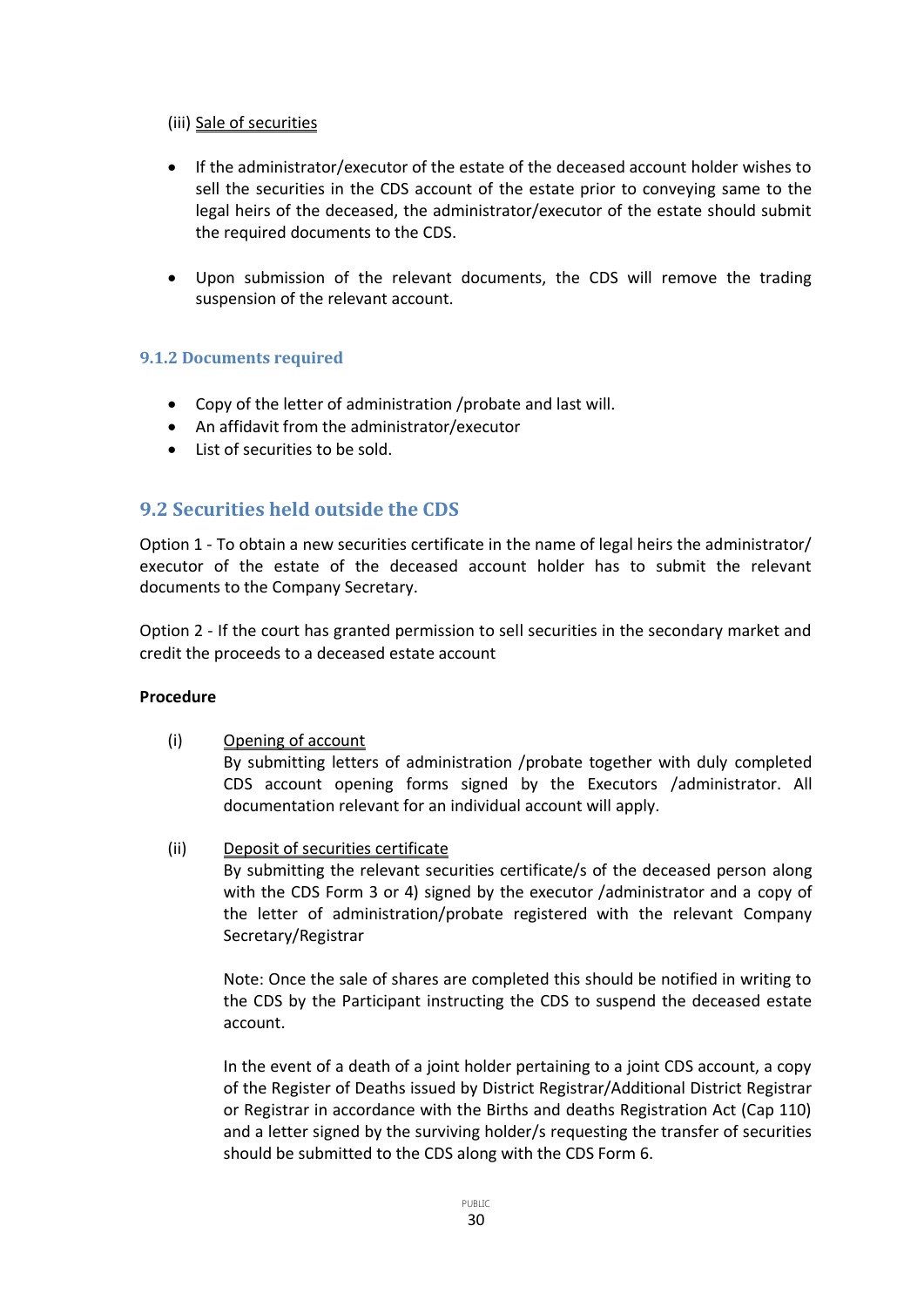# **10. GENERAL INFORMATION**

- <span id="page-30-0"></span>10.1.1. Any document submitted to the CDS through a Participant should be certified by an authorized officer of such Participant. The rubber stamp of the Participant should be placed appropriately.
- 10.1.2. Each Participant shall provide the CDS with a list of persons authorized to act on such Participant's behalf, specifically with regard to the following:
	- (a) Opening of Client accounts for investors
	- (b) Deposit of Securities
	- (c) Withdrawal of Securities
	- (d) Transfer of Securities
	- (e) Confirmation/rejection of trades
	- (f) Changes to information provided to CDS on opening or maintaining CDS Accounts.
	- (g) Any other matter which has a bearing on the functions carried out by such Participant.

The CDS shall not be bound to act on any instructions given by any person, including an account holder, unless such instructions are in writing and signed by such authorized person/s for and on behalf of the Participant.

Participants shall ensure that any change of such authorized persons shall be communicated in writing to CDS immediately upon a decision being made in that respect.

10.1.3. Where a CDS Form is signed under a Power of Attorney, Probate or Letters of administration the person/s who signs the document should indicate the capacity of that person.

Ex: "Attorney for Mr. ABC Perera" or "Executor for the estate of the late ………" etc.

- 10.1.4. Power of Attorney, Probates & Letters of Administration submitted to CDS for deposit/withdrawal of shares should be registered with the relevant Company Secretary/Registrar.
- 10.1.5. In the event CDS forms are written illegibly, defaced or tippexed, the CDS reserves the right to reject such applications. All corrections in the CDS forms should cut by a single line and authorized by the applicant placing the signature. Do not scratch or erase.
- 10.1.6. Amendments/corrections in any CDS forms should be certified by the participant by placing the "all corrections certified" rubber stamp and the signature of the Participant at the bottom of the form.
- 10.1.7. When documents are returned by the CDS, such documents shall be returned under cover of a returned document advice (CDS Form 14) stating the reasons for returning. Participants shall takeover such documents after due acknowledgement.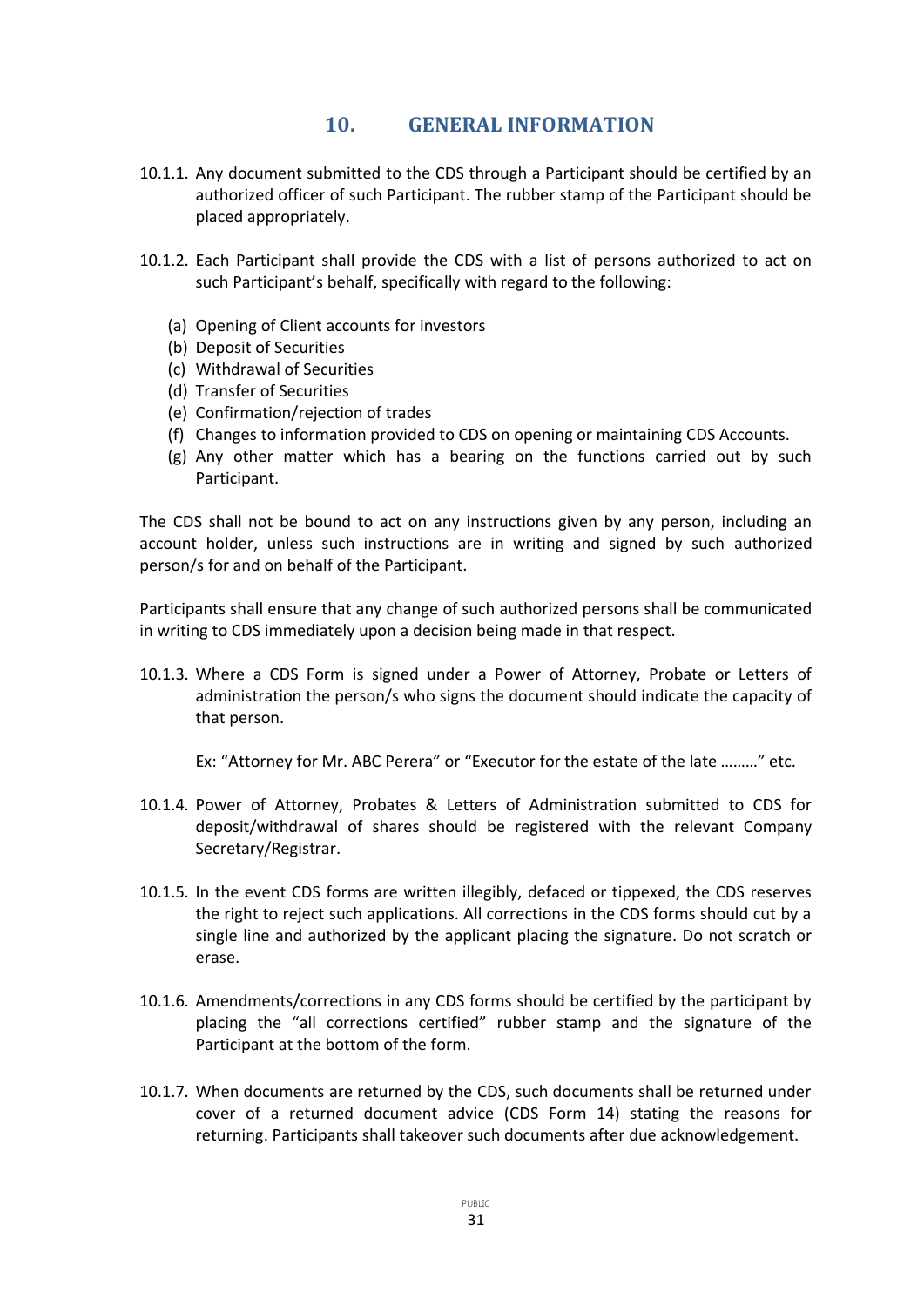In such an event Participants should endeavor to take steps to submit a new document whenever possible, rather than re-submitting the amended documents. The account opening form should always indicate an account holders name as per the attached NIC copy. An applicant who wishes to open an account with a different surname (Ex: After marriage) should submit the marriage certificate along with the NIC copy.

10.1.8. Participants should attach a clear copy of NIC/passport along with the account opening forms .The CDS will not open accounts for illegible NIC/passport copies.

If the information indicated in the NIC/Passport is not clear, such information should be confirmed in writing, by the Compliance officer /the Chief Executive Officer of the relevant Participant.

- 10.1.9. A thumb impression placed by the applicant in the CDS form should be certified by a Notary Public/Commissioner for oath/ Attorney -at - Law as the **left** true thumb print of the relevant applicant and placed the thumb print before him.
- 10.1.10. Differences in the name of the applicant (due to any reason) should be supported by an affidavit.
- 10.1.11. In the event an applicant submits documents in a language other than one of 3 official languages in Sri Lanka such documents should be translated to English by a sworn translator and should be certified accordingly.
- 10.1.12. Foreign affidavits should be attested by a recognized Notary public of the relevant country.
- 10.1.13. All supporting documents that are be submitted to the CDS should be certified or attested or authenticated for purposes of validating by persons mentioned under (a) or (b) below. Such certification should state that the document certified is a true copy
	- (a) Certification for Non Resident Applicants
	- By the Company Registry where the documents were originally issued (applicable for Corporate Bodies), or
	- By a Sri Lankan diplomatic officer or Sri Lankan consular officer in the country where the documents were originally issued, or
	- By a Solicitor, Attorney-at-Law, Notary Public, practicing in the country where the applicant resides, or
	- Custodian Bank, or
	- Global Custodian The Custodian Bank should certify the authenticity of the signature of the Global Custodian or
	- Authorized signatory of a Member Firm. (Applicable only in respect of resident individuals.)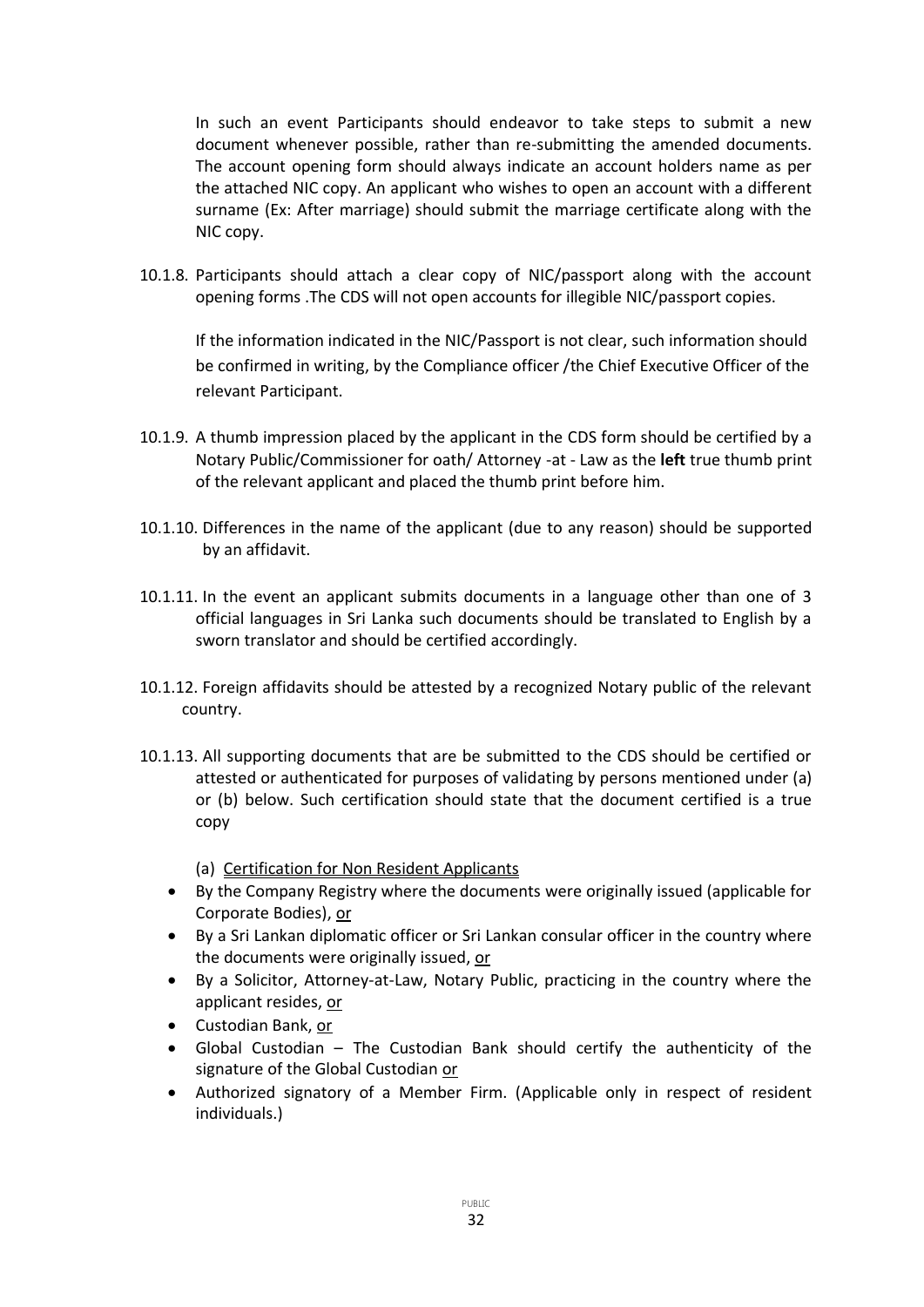(b) Certification for Resident Applicants

- Registrar of Companies or the Company Secretary (applicable in respect of Corporate Bodies), or
- Attorney-at-Law / Notary Public, or
- Member Firm, or
- Custodian Bank.

Note: The person certifying should place the signature, full name, address, contact telephone numbers and the official seal. (Not applicable for Member Firm, Custodian Banks and Global Custodians).

### **10.2 CDS Account Statements**

The CDS shall forward account statements to active CDS account holders.

An 'active account' shall be an account with at least one transaction (purchase/sale/deposit/withdrawal/transfer) during the period/s as follows.

- $\triangleright$  If the account was active during the preceding month the CDS will send monthly statements.
- $\triangleright$  If the account was active during the preceding three months the CDS will send quarterly statements.
- $\triangleright$  The CDS shall forward a statement annually as at 31<sup>st</sup> March to inactive account holders (accounts with no transactions for a period of 12 months) having credit balances.
- $\triangleright$  Details of de-listed securities will not appear in the statement.

### **10.2.1 eStatement facility**

An individual account holder can provide an e-mail address in order to receive CDS Account Statements pertaining to his/her CDS Account in soft from. The CDS Account Statements pertaining to account holder's CDS Account will be forwarded to the e-mail address provided. An account holder can request for the eStatement facility as an alternative to the printed copy in the manner set out below:

1. When opening the CDS account, the applicant can fill the necessary details in the CDS 1 form.[Further the account holder should endorse the acceptance of eStatements by signing against the caption given in the CDS 1 form.]

Or;

2. By submitting the duly filled in CDS 28 form to one of the CDS participants (Stock Broker/ Custodian Bank) of the account holder.